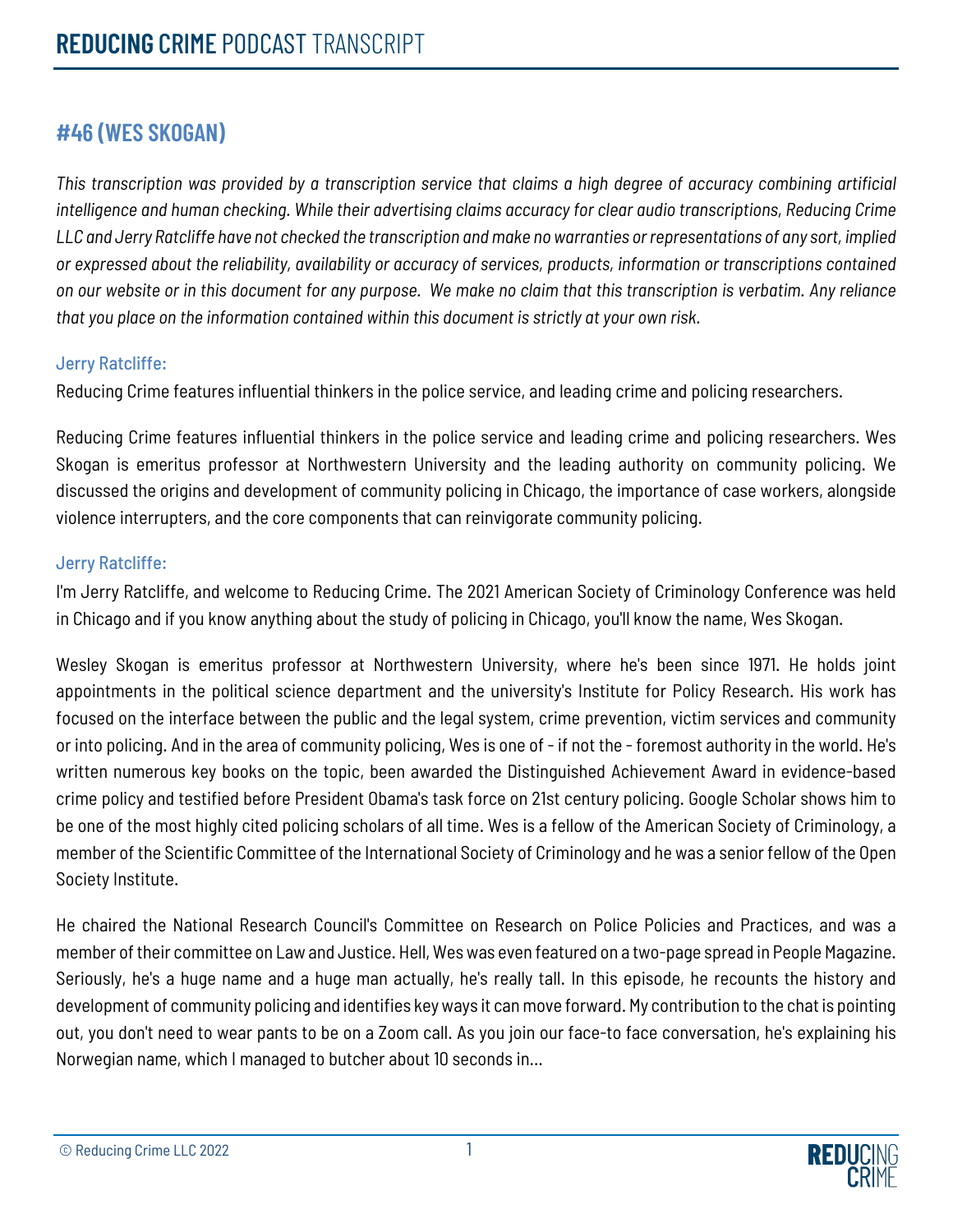# **REDUCING** CRIME PODCAST TRANSCRIPT

## Jerry Ratcliffe:

Did I hear you say yesterday that your origins are Norwegian?

## Wes Skogan:

Yeah, many, many generations ago. Skogan is a Norwegian word, it means woods, like as in trees. There's even a town in Norway, Skogan.

## Jerry Ratcliffe:

Are you sure it's not pronounced something like Skogan?

## Wes Skogan:

Well, I'm sure it's pronounced differently. I've actually never been to Norway. And I tried to get skogan.com, but it's being cyber squatted by David Skogan who's a computer scientist in Oslo. So I was stuck with skogan.org. But since I figured I was pretty nonprofit anyway, that would be okay.

## Jerry Ratcliffe:

But I mean, that certainly explains your height, right?

Wes Skogan:

Yes.

Jerry Ratcliffe: How tall are you?

Wes Skogan: I was originally 6'6" and now in old age, I've shrunk about three quarters of an inch.

## Jerry Ratcliffe:

You've certainly stood out in the crowd as an academic.

## Wes Skogan:

I remember being in a country western bar in Stockholm with PO-Wikstrom. And it was a sort of place that had saw dust on the floor and you sort of stand up to watch the music and the entertainment that night was Huey Zetterberg and his Chicago Blues Express.

## Jerry Ratcliffe:

I'm scared already.

## Wes Skogan:

But when I looked around, everybody was my size. The women were all about six feet, it was really...

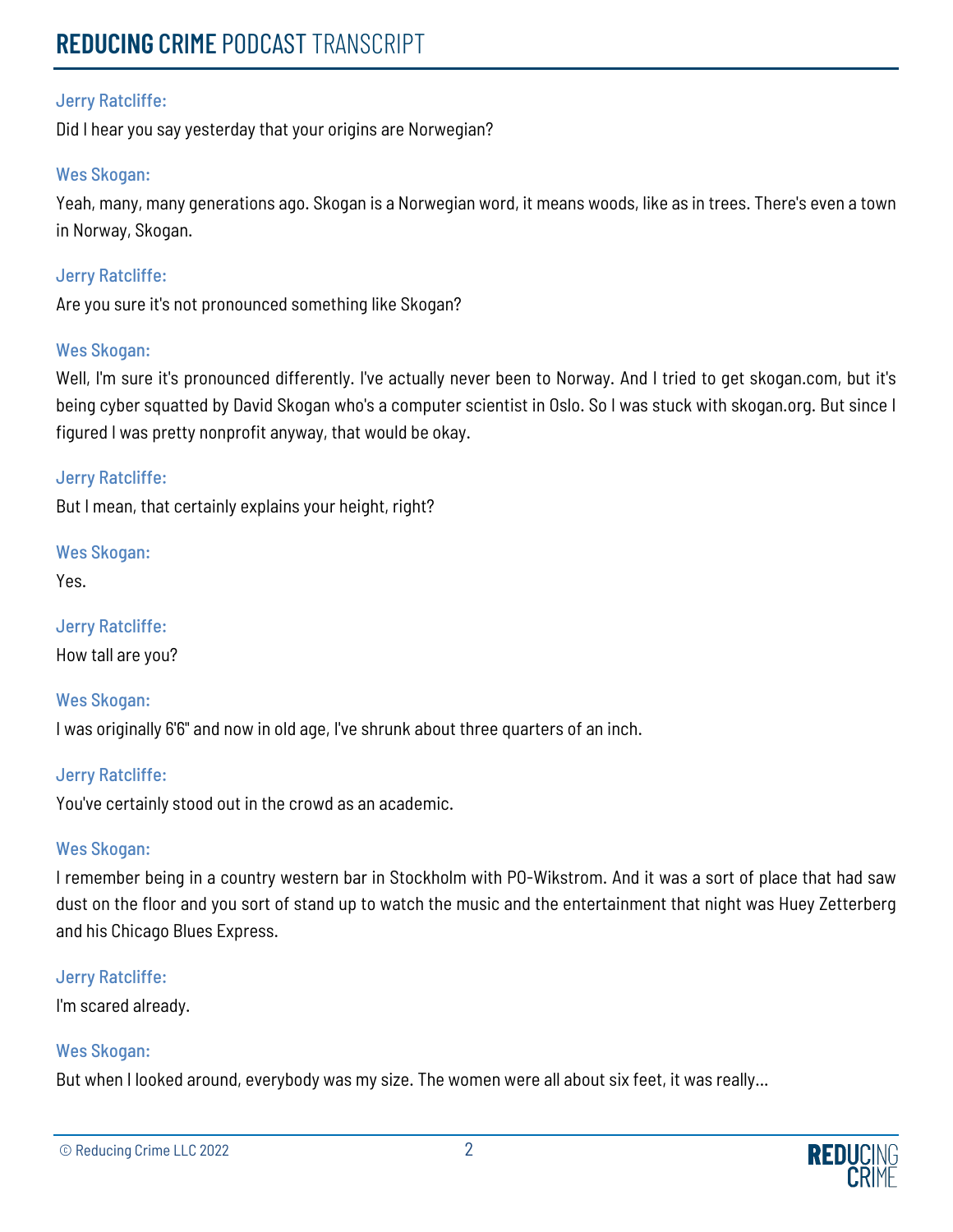That's fantastic. How did you end up here? When you started, was academia always going to be the plan?

## Wes Skogan:

Academia was going to be the plan beginning when I was an undergraduate in political science and I was quite taken by data. In those days, we're talking now about 1964, was uncommon in political science departments.

## Jerry Ratcliffe:

So it wasn't much science, it was a lot of political?

## Wes Skogan:

It was a lot of political, a lot of government, about study of constitutions. My senior thesis was Constitutions as Instruments of Social Change, but I was quite taken by voting studies, which had just started to emerge. And I actually took a course which was on voting studies. And I said, "Ah, this is really good."

## Jerry Ratcliffe:

So numbers ...

## Wes Skogan:

Surveys and numbers and charts and things go up and down.

## Jerry Ratcliffe:

So it peaked your interest. Where was your undergraduate?

## Wes Skogan:

Indiana University. Then I went to Northwestern for graduate school and I came out with a specialist in urban politics and my first teaching job was teaching urban politics.

## Jerry Ratcliffe:

Oh, wow.

## Wes Skogan:

At a really good private college in Saint Paul, Minnesota called McAllister College. That's where I caught the policing bug because 1969-1970 was a period when police chiefs all across the country were running for mayor on law-andorder tickets.

## Jerry Ratcliffe:

That's an amazing tradition in the United States, that you transition from being the police chief to often being the mayor. That's a weird thing.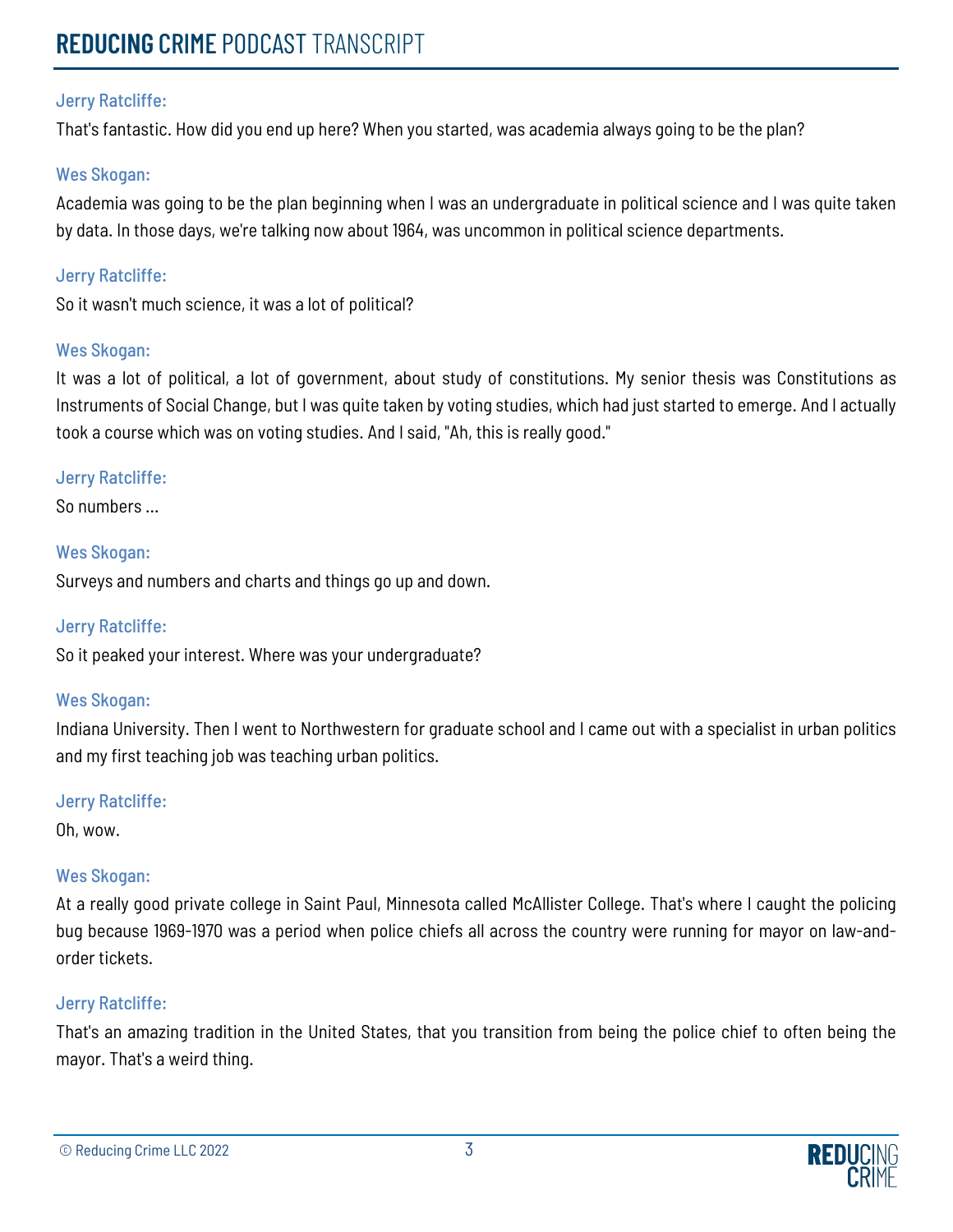Yep. They're known by anyone, by everyone. If they have the support of their rank and file, then they'll have the rest of the public safety infrastructure, the firemen and stuff like that.

#### Jerry Ratcliffe:

I mean, you even see it in the bigger cities, I mean, I've heard rumors that back in the day, Rudy Giuliani felt threatened by the success of Bill Bratton.

#### Wes Skogan:

Well, they were the two largest egos on the planet. Their chests would bump under any circumstance.

## Jerry Ratcliffe:

If there isn't space for two people and it's New York City, that's a pretty big ego.

#### Wes Skogan:

Yeah. But I think it was mostly the fact that Bratton was on the cover of Time Magazine and not Rudy Giuliani in the story on the decline of crime in New York, when they finally cottoned to the fact that it might actually be happening.

#### Jerry Ratcliffe:

So this time between politics and policing, there's been a thread right through then?

#### Wes Skogan:

What's interesting, of course, is over time, the tenor of policing as it begun in a shift toward community policing, you also observed police chiefs running for mayor as friends of the people. So Tom Potter got elected mayor in Portland based on his successes of bringing community policing to Portland. Clarence Harmon ran for mayor in St. Louis on the basis of his being a policing reformer. And in some places, chiefs lost their jobs because mayors felt threatened by the fact that they were so popular and well known.

## Jerry Ratcliffe:

You mentioned community policing obviously you're the most well-known name in that space. I mean, the work you've done in here in Chicago in terms of evaluating and looking at community policing, you're now one of the most cited schoolers in policing of all time. What are your reflections now on that whole community policing movement now you have a chance to look back on it a little bit?

#### Wes Skogan:

Well, let me give you a little lead up. I spent a lot of time in the 1980s, working with the Police Foundation, doing evaluations of lots of innovative policing projects around the country, working with Maryanne Woihoff and Tony Payne and Larry Sherman.

#### Jerry Ratcliffe:

Larry Sherman? I think a couple of people have heard of him.

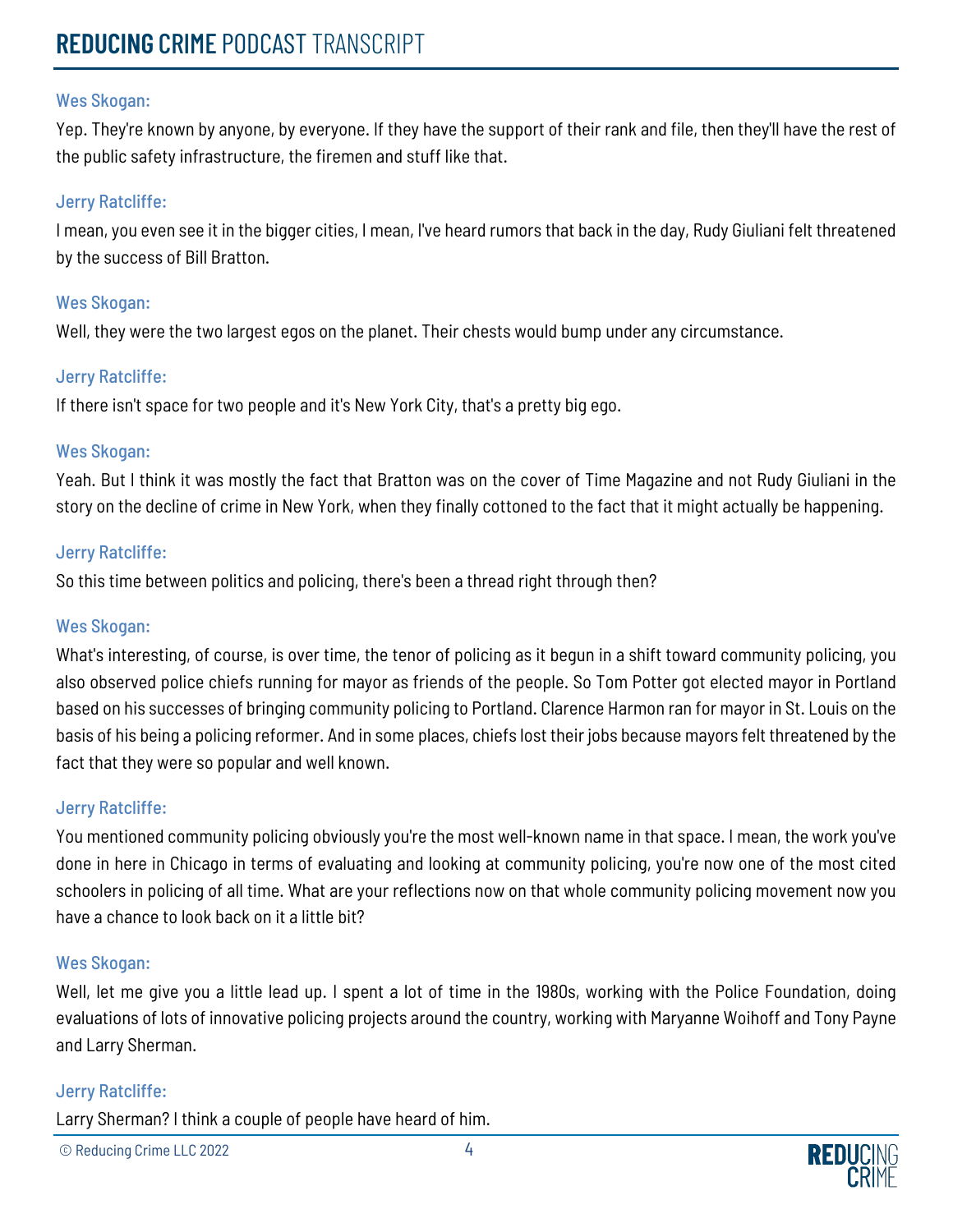I've heard of him as well, that's right. And it involved a lot of different kinds of things. The scary one was a undercover narcotics operations in public housing in New Orleans and Denver. [I] went out one night with the team and my closest informant was the guy who carried the shotgun, when we went into the Desire Project, which is where the streetcar ends in New Orleans. It was an interesting place. The day before I first arrived in New Orleans as part of that project, the Executive Director of the Housing Authority of New Orleans, HANO, was indicted for basically leading a large-scale cocaine merchandising operation in public housing.

## Jerry Ratcliffe:

Well, I guess he was in the right place for it.

## Wes Skogan:

Yes. The important one that was really a precursor in my experience in community policing was a project we did in Houston and Newark. Again, still in the 1980s. As it evolved, we began to call it the fear of crime project, because we didn't know what else to call it. The word community policing had not yet entered the lexicon, we'd never heard of it, but that's what it involved. Another neighborhood we conducted a true randomized sample of the impact of a newsletter. We did newsletters both in Houston and in Newark, in both places, the chiefs were a little reticent about the newsletter, but I pointed out, to think that we were planning on putting their picture on the cover.

## Jerry Ratcliffe:

Oh, there you go.

## Wes Skogan:

And in both places immediately, they became more interested.

## Jerry Ratcliffe:

The value of understanding ego in policing can never be understated.

## Wes Skogan:

It was a very interesting time. We did lots of good quantitative work in these projects. And the chiefs in both places were not just willing, they were really interested in trying something different. About the time that was done, it became apparent that we had been studying community policing.

## Jerry Ratcliffe:

Where did the name, the term really first come from?

## Wes Skogan:

Herman Goldstein traced it to some things that were done in 1979, but it didn't get its label or its visibility as a truly citizen-oriented responsiveness to public concerns kind of strategy until the end of the 1980s. But it was quickly picked up. It was popular with mayors, it was popular with city councils, and that goes a long way in cities.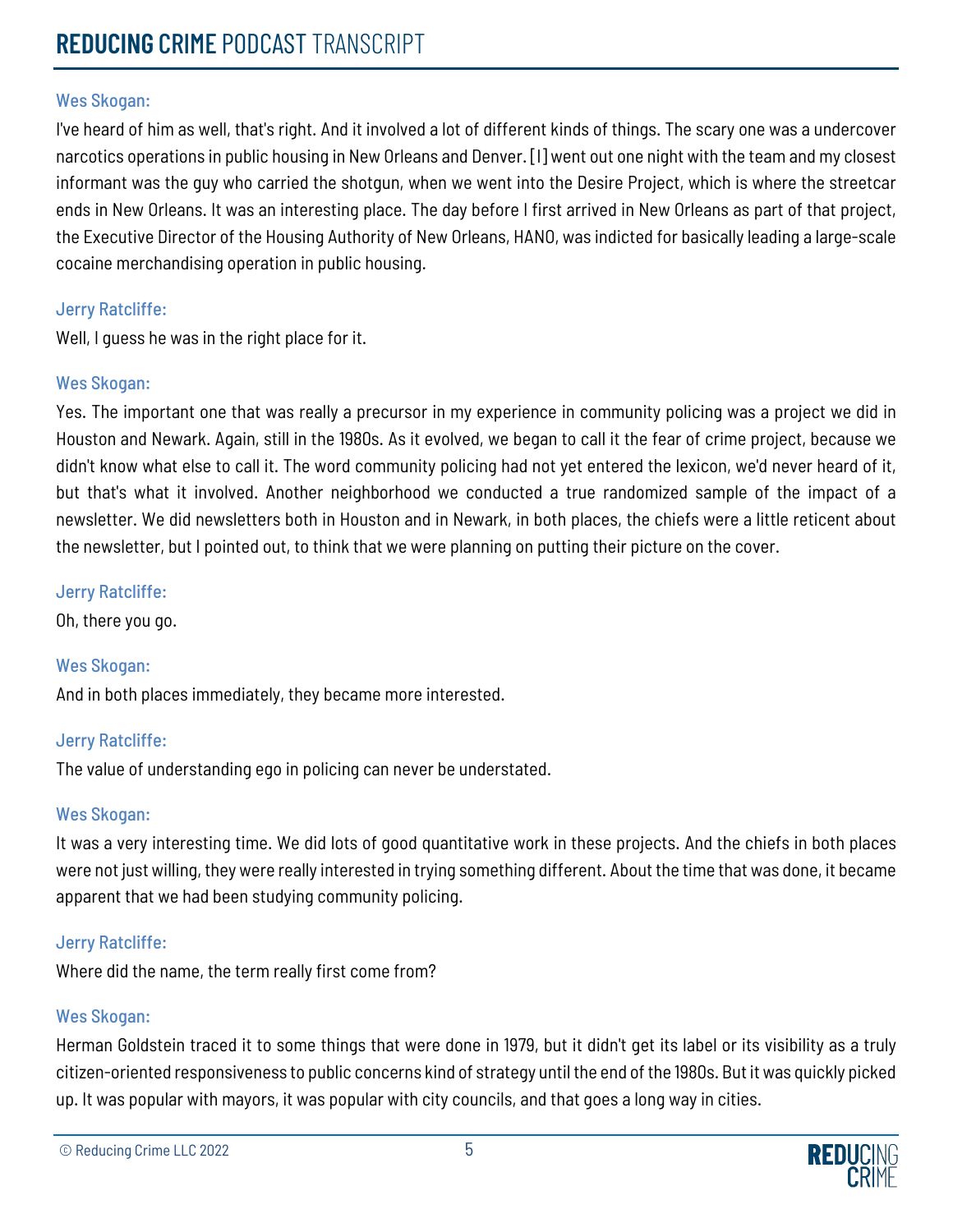But in academia, certainly, I mean, you popularized it with your work, Disorder and Decline: Crime in the Spiral of Decay in American Neighborhoods.

## Wes Skogan:

That's right. One example of how it spread was a very interesting program in Fort Worth, Texas. They brought in a new chief, who'd been an area commander in Los Angeles and his remit was to bring community policing to Fort Worth. He began by decentralizing the department to neighborhood storefront offices. He empowered lieutenants to go out, find a storefront that they could rent within their budget, find donations of furniture from companies and open up their storefronts. And they were running all kinds of interesting things in Fort Worth in a very decentralized manner out of these neighborhood storefronts, which previously they had not.

Previously, all the squad cars parked in a giant parking lot by the expressway, were sent all over the town by a computer dispatching system that didn't care where they should be, just that they're available. That's an example of the kinds of things that were happening in cities, in a lot of different places, just at that time in the late 1980s, early 1990s. And then came Chicago's interest in the program. Chicago is often not ready for reform. So, community policing came late to Chicago and it came because the Mayor, Richard M. Daley, in Chicago, we distinguished between Richard J. Daley and Richard M. Daley who were of course related.

## Jerry Ratcliffe:

Are you saying for a moment that there's some hint of nepotism in American politics? Say it's not so. Say it's not so.

## Wes Skogan:

We still have a Daley on the city council and in the state legislature.

## Jerry Ratcliffe:

Oh, good grief.

## Wes Skogan:

But he heard about it at mayor's conferences. At mayor's conferences, they were having plenty of recessions and discussions about this and police chiefs were coming to mayor's conferences and talking about it. He had not heard about it.

## Jerry Ratcliffe:

I think this is something that's lost on so many people, that if you really want to influence policing, you had to figure out who has influence over policing, and understanding the conferences of mayors and the leading political figures, is something that's underappreciated by a lot of people who want to reform policing.

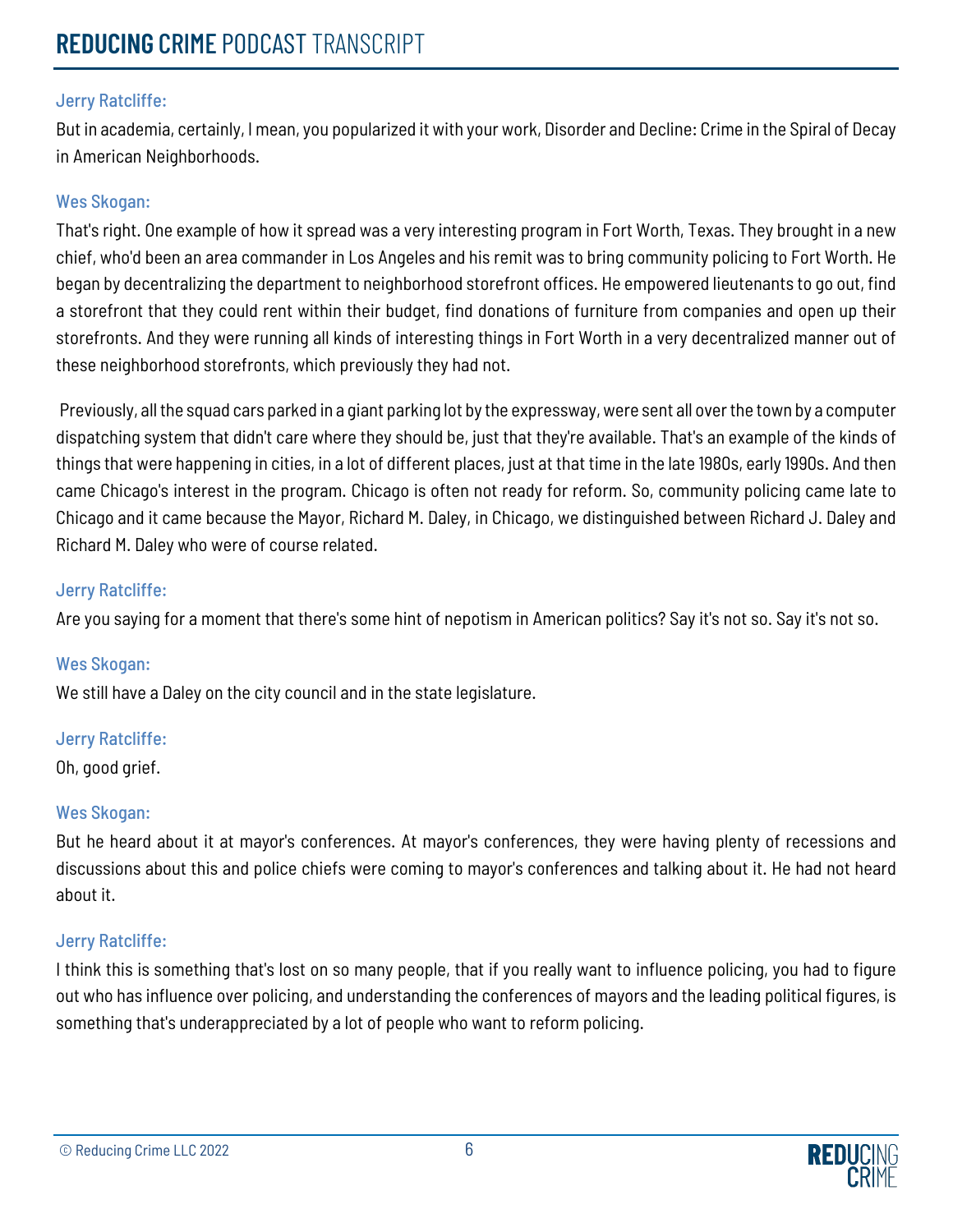Yeah. So he came back with this idea, but didn't know quite what to do with it. So he contacted a consulting company and Booz Allen and Hamilton had just opened a law enforcement wing of their company. And they'd hired a former director of NIJ and former California State Trooper, James K. Chip Stewart to head their police consulting wing. They came to Chicago, they did a lot of data crunching. They actually crunched the numbers and tried to figure out dispatch times and how they could allocate manpower to support a community policing program.

## Jerry Ratcliffe:

Now is that about the time you met Chuck Ramsey?

#### Wes Skogan:

The Ramsey story will come in a minute.

#### Jerry Ratcliffe:

Oh, my goodness. Okay. There's more.

#### Wes Skogan:

This time, he's about three echelons down within the Patrol Division, which itself didn't at that time, report directly to the chief of police, but reported to his deputy. So he was a noticeable person but down the hierarchy. And Chip Stewart's argument was that unless they found special uses for officers and gave them dedicated job, they would just disappear back into the business as usual in the department. And Chip Stewart made the pitch that community policing was both something that the mayor did and should know about, but also it was a place where they could assign officers and give them a task that would be independent of the traditional activities of the department, which they thought at that time was actually overstaffed. The mayors was always interested in municipal efficiency. He was the most detailoriented mayor I've ever known.

## Jerry Ratcliffe:

So what were you doing through all of this?

#### Wes Skogan:

Well, I'm still working on my various Police Foundation projects at this point.

## Jerry Ratcliffe:

And you're at?

Wes Skogan: Northwestern University,

# Jerry Ratcliffe:

Northwestern University.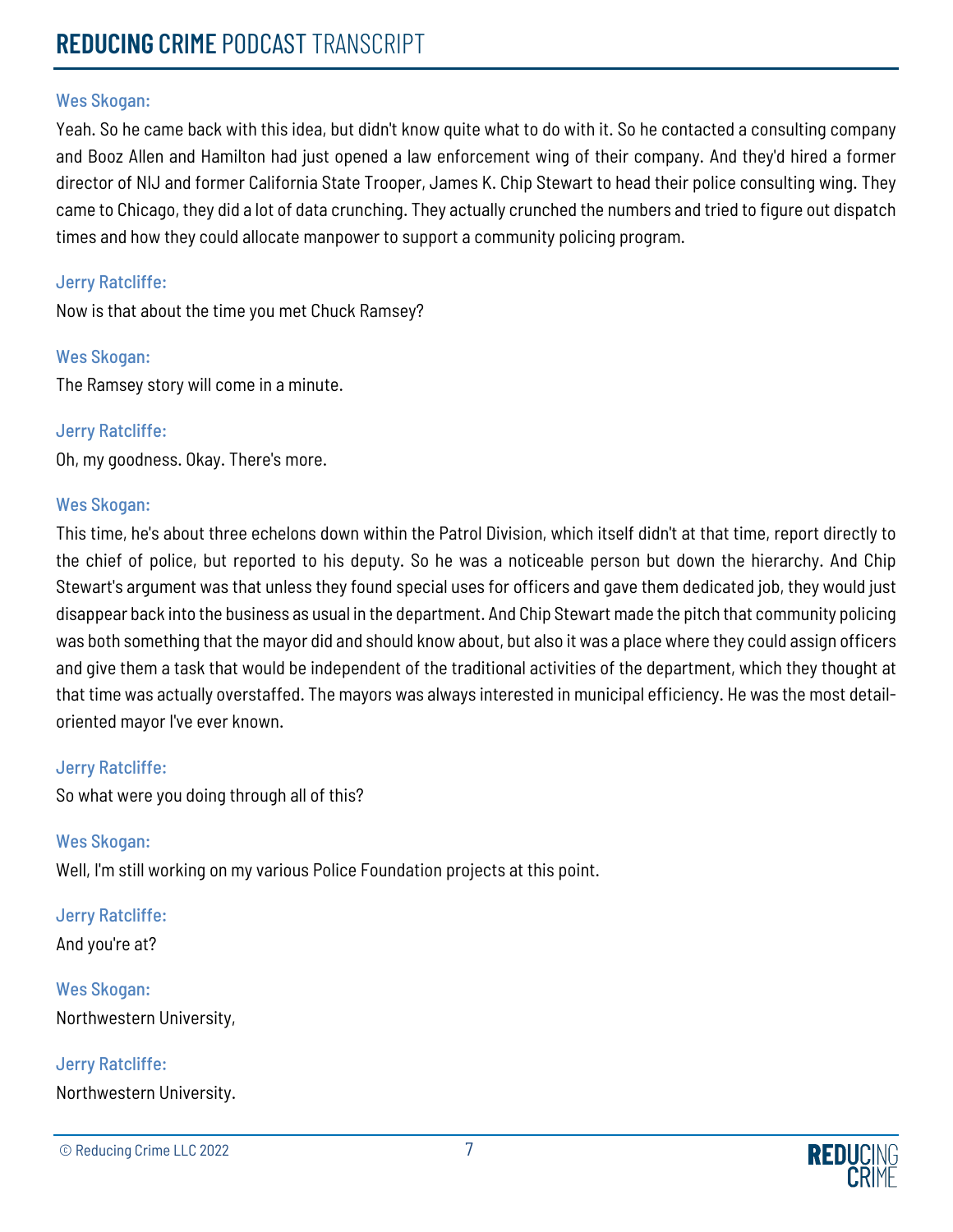And the mayor gave the team in charge of finding a replacement, to bring in the new police chief, there was going to be somebody who supported community policing in Chicago. Given the way things work in Chicago, a number of people applied, Charles Ramsey applied. He wanted to get his name in the hopper and he spent a great deal of time thinking about community policing and talking to community policing.

## Jerry Ratcliffe:

Well, and he also talks about being at least initially skeptical. And I actually admire that you can come into something willing to try it, even if you're skeptical and see where the evidence leads.

## Wes Skogan:

Right. So they picked a chief, Matt Rodriguez who had said, "Yes, sir, I will bring community policing to Chicago." Because that was obviously a job requirement. Many forces within the department of course, didn't want to do this and so they would get in the way and starve him of resources. But eventually this guy who was three or four levels down Patrol Division was promoted up and given the difficult and probably bound to fail task of making something happening on the street, because the mayor wanted to see some action. And this is how Chicago developed its unique approach to community policing, which is they threw it into the field to see what happened. In many places, they plan it to death for years and then announced a citywide program and everybody's got to do it. What they did instead was they said, "We'll try it. We think we can staff it in five police districts of the 25 and we'll put it out there for a year or so and we'll feel free to fix it." So they called them the prototypes, which was actually a terrific name. Because prototyping is a strategy of making a model and trying it, if it didn't work and fix it again and making it a product and it doesn't work. So you fix it again and that's what they did.

## Jerry Ratcliffe:

But this seems awfully brave because that involves a degree of failure and then incremental improvement or at least trying different things.

## Wes Skogan:

It did.

## Jerry Ratcliffe:

It's almost a Darwinist approach to trying to make community policing work.

## Wes Skogan:

It did take organizational courage, but the reason Ramsey was really supportive of the strategy was he was convinced that the department would planned community policing to death, years and years would go by nothing much would happen. And this was a way of getting it out the hands of the planners and out of the hands of the top executives and throwing it out in the street and making it his fault, but throwing it out on the street. So there was actually activity.

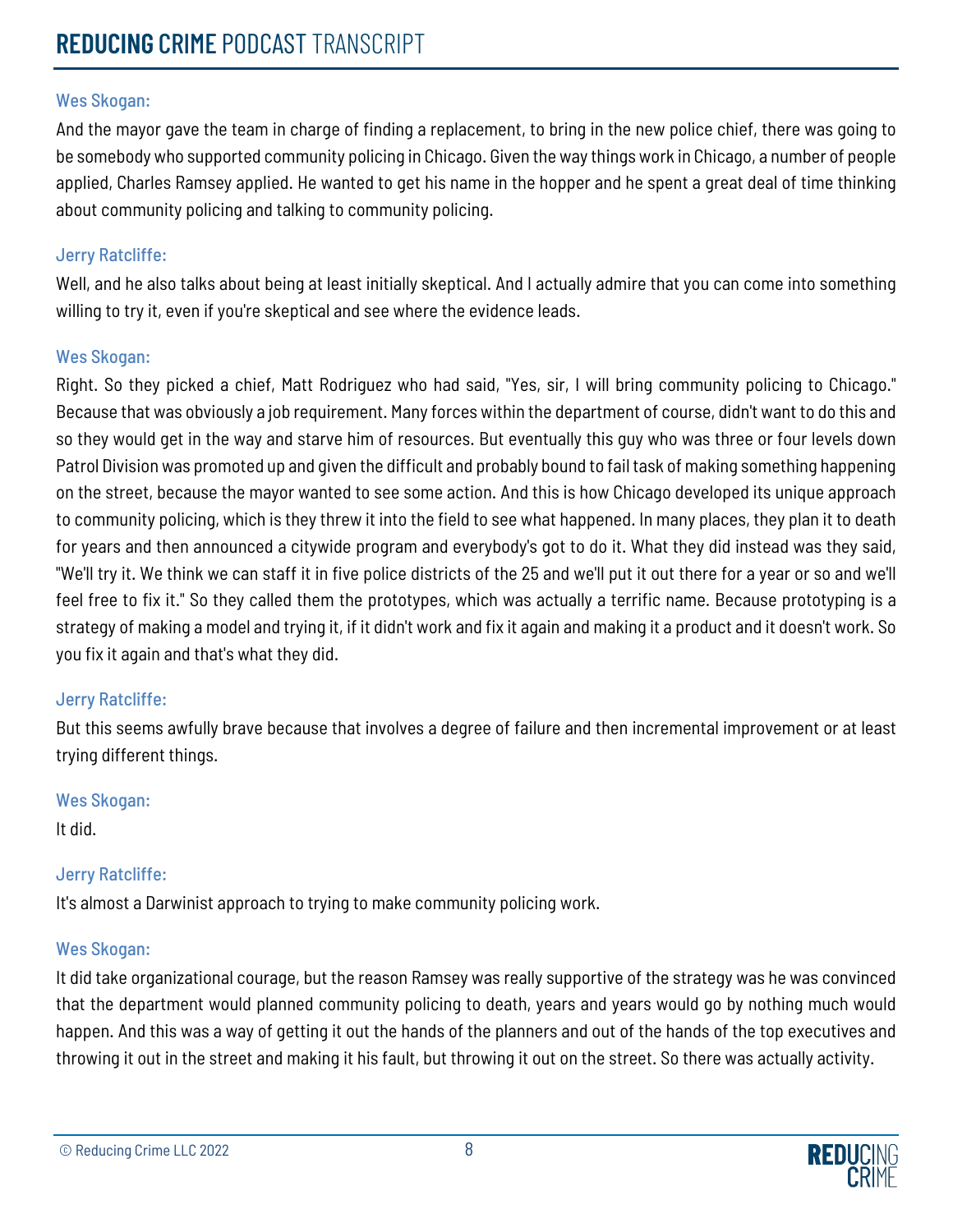# **REDUCING** CRIME PODCAST TRANSCRIPT

## Jerry Ratcliffe:

He's always had a bit of a JFDI approach, you know, "just fucking do it".

## Wes Skogan:

Yeah. They had to have some media on this. So the chief of police and one of his top Booz Allen Hamilton Consultants, we're going to appear on the major local talk show. The producers were calling around trying to find somebody to be on the talk show. When they finally called me, the producer said, "We've been trying to find people who thinks this is a bad idea, but we can't find anybody who thinks this is a bad idea."

## Jerry Ratcliffe:

Surely that's telling you something.

## Wes Skogan:

Right. So I said, "Okay." I said, "I think it's probably a good idea too, but I'm willing to state tough problems and ask some tough questions if you put me on the show."

## Jerry Ratcliffe:

So what are some of the tough questions to ask of community policing?

## Wes Skogan:

Well, I was going to ask questions like, "So would it survive resistance from police culture?" For example, I was asking whether officers would believe that this was just yet another reform that was going to come and go, like all the previous reforms.

## Jerry Ratcliffe:

You could ask those same questions today.

## Wes Skogan:

Absolutely, still relevant questions, but that was my entree into it, while I had the chief of police attention, he got on the phone and then got in contact with Ramsey. So kind of isolated and without resources, he was, the fact that there might be somebody interested in evaluation was to him a resource. So, he supported the evaluation right away because I might be able to bring in some money and some attention and some people who could help him figure out what was going on. And then came the deputy of our local State Planning Agency. And we had as the director at the time, fellow by the name of Dennis Nowicki who had been Deputy Superintendent of the Chicago Police Department. And Dennis Nowicki knew everybody in the police department. So, he gave us a very substantial amount of money to get started. So unlike many evaluations, before the program began, we had a citywide survey before the five prototypes were in operation. Really, as soon as we knew what the boundaries were going to be, we had surveys of the residents of the prototypes, before there's a program.



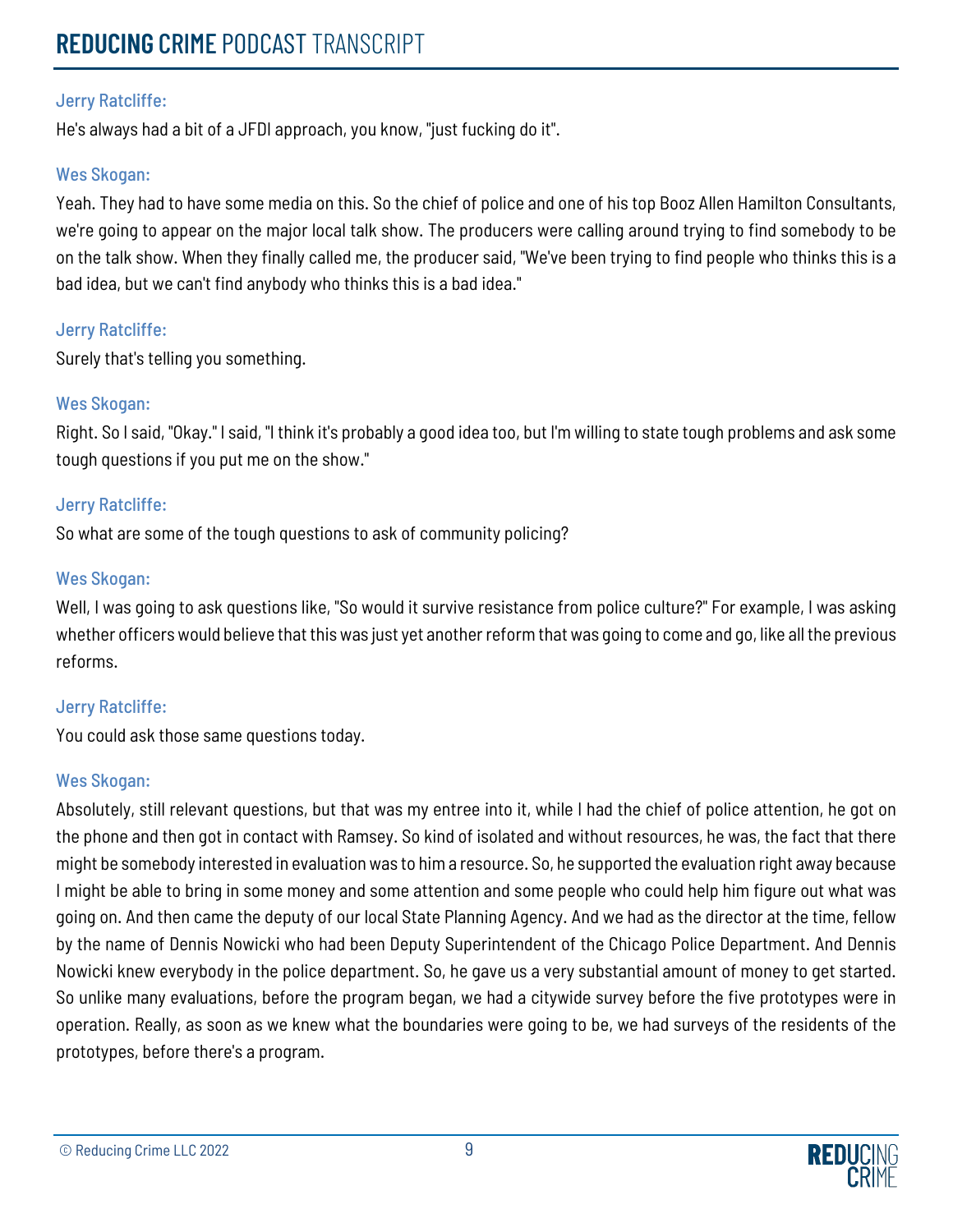That's so important because I think it's so often lost on so many people, don't call academics once you've started the project, call them beforehand because we can establish a baseline and then see the change from that baseline. But if we're not in there before the project starts, there's no way to establish a baseline and you're just looking at a moving target.

## Wes Skogan:

Well, we're still going to be a moving target, but at least we had a baseline of before it began.

## Jerry Ratcliffe:

You worked on this project for how many years?

## Wes Skogan:

12 years.

## Jerry Ratcliffe:

That's an incredible amount of commitment on your part to something, obviously, one of the most substantial evaluations that's really taken place of any kind of policing project. When you got to the end of it, you've written a couple of incredibly influential works, Community Policing, Chicago Style. And you also wrote Disorder and Decline: Crime in the Spiral of Decay in American Neighborhoods, which have become hugely influential in the field.

## Wes Skogan:

Let's not forget Police and Community in Chicago, which is sort of the capstone book. And there's also one which is lesser known, which is called Police and Community Problem Solving.

## Jerry Ratcliffe:

Pulling that together, when you think back now on those evaluations that work, has community policing ended up looking like what you thought it might?

## Wes Skogan:

Community policing did fine for a while, it was popular with the public. It was popular with city councilmen. Local politicians started running for office and one of their credentials that they would widely advertise, was that they were a community policing activist. That was a credential in Chicago politics. It showed you were a neighborhoods guy. But what happened in Chicago I think is what unfortunately happened in a lot of cities, is the great Financial Crisis of 2008, 2009. It hit the city's budget very hard. The mayor cut the budgets of every city agency because the police department is so big and it's so expensive, it took the biggest hit. They were... It dropped by about 1700 positions, and they stopped doing a lot of things. And this happened really around the country. And what you saw on the websites everywhere was that we longer have special units. We no longer have special initiatives because the whole department does community policing. It's our regular style of business. But it means that resource cuts had impacted things that they had been doing and probably wanted to do.



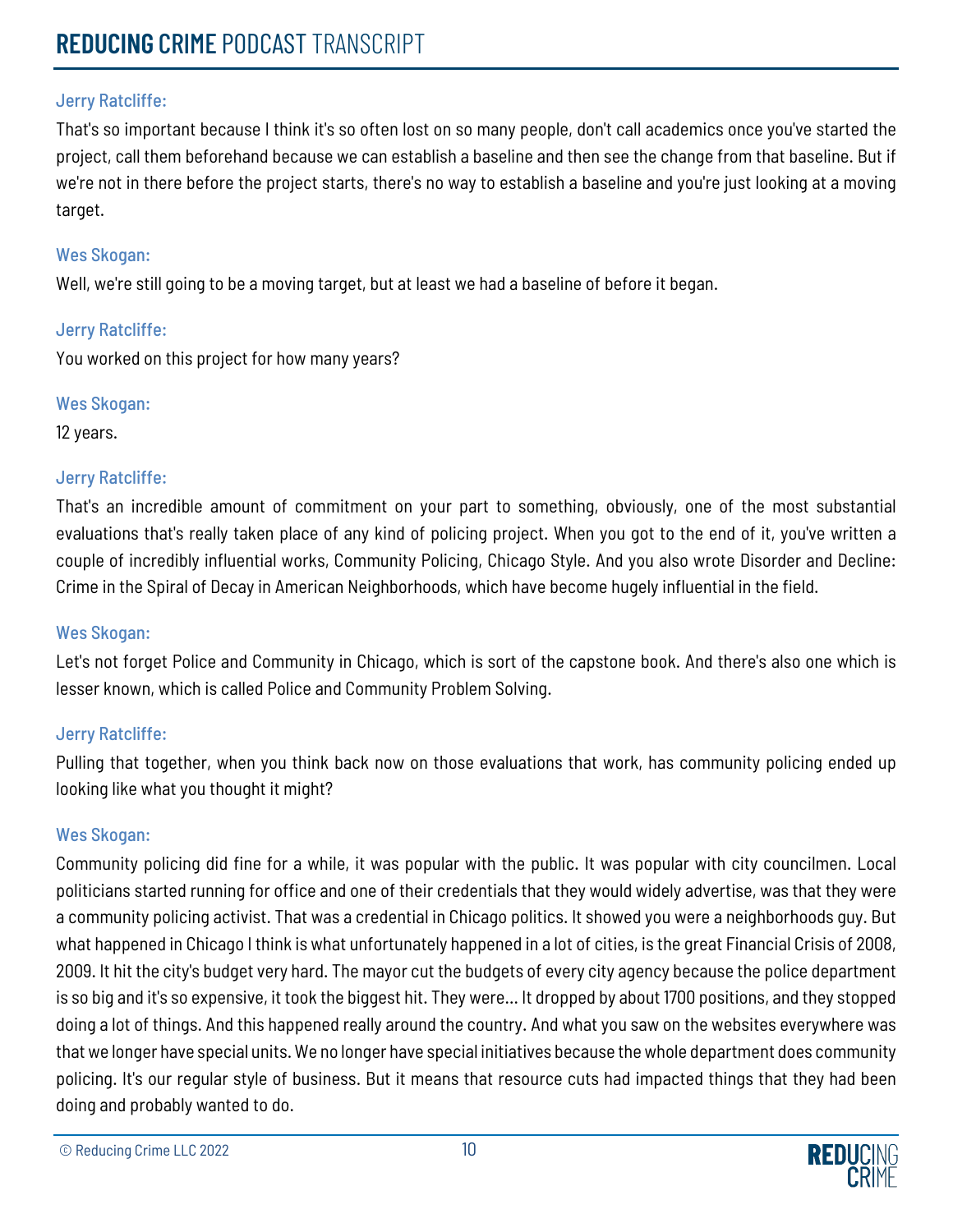Is it more effective you think with specialized units doing a whole bunch of those activities?

## Wes Skogan:

I think it depends entirely on the locale. In Fort Worth, which had a very interesting program. They put it very much in the hands of a dedicated community policing officer who worked in every one of the small, now small decentralized police districts. They had a car, this was early, they had a cell phone. They were the only people who had a cell phone in the department.

## Jerry Ratcliffe:

Oh, one of those great big bricks that nobody could steal it? Because you needed-

## Wes Skogan:

You need a car to tow it around. Their job was to work with local groups and organizations, church groups, storefront businesses.

## Jerry Ratcliffe:

Do you think that was predominantly problem oriented policing or were there other components that were just as important?

## Wes Skogan:

Other places did problem-oriented policing with a team. They would often use centralized department resources or city databases and try to turn up places that were in need of special attention, and some of the best early evaluations of what became called community policing were in fact done of these team operations by people like by John Eck. So in some places, it was teams. They tended to work on police defined problems and not to involve the community so much, but it was new and different problems. And it was focused on things that really concerned many neighborhood residents. So we hold that under the umbrella of community policing as well.

## Jerry Ratcliffe:

There's a lot of discussion around whether community policing [and] problem-oriented policing get conflated or whether they overlap or whether one's a subset or the other.

## Wes Skogan:

Well, I think you can't do community policing doing problem solving. The one thing that came out of Chicago's experience and the prototypings, it was absolutely clear that when police officers met with the public in empty storefronts or in church assembly halls or park district buildings and said, "We're here to solve problems." They got a dump of a lot of problems. And if their response had been, "Well, that's not a police problem." Well, those people wouldn't come back next time.

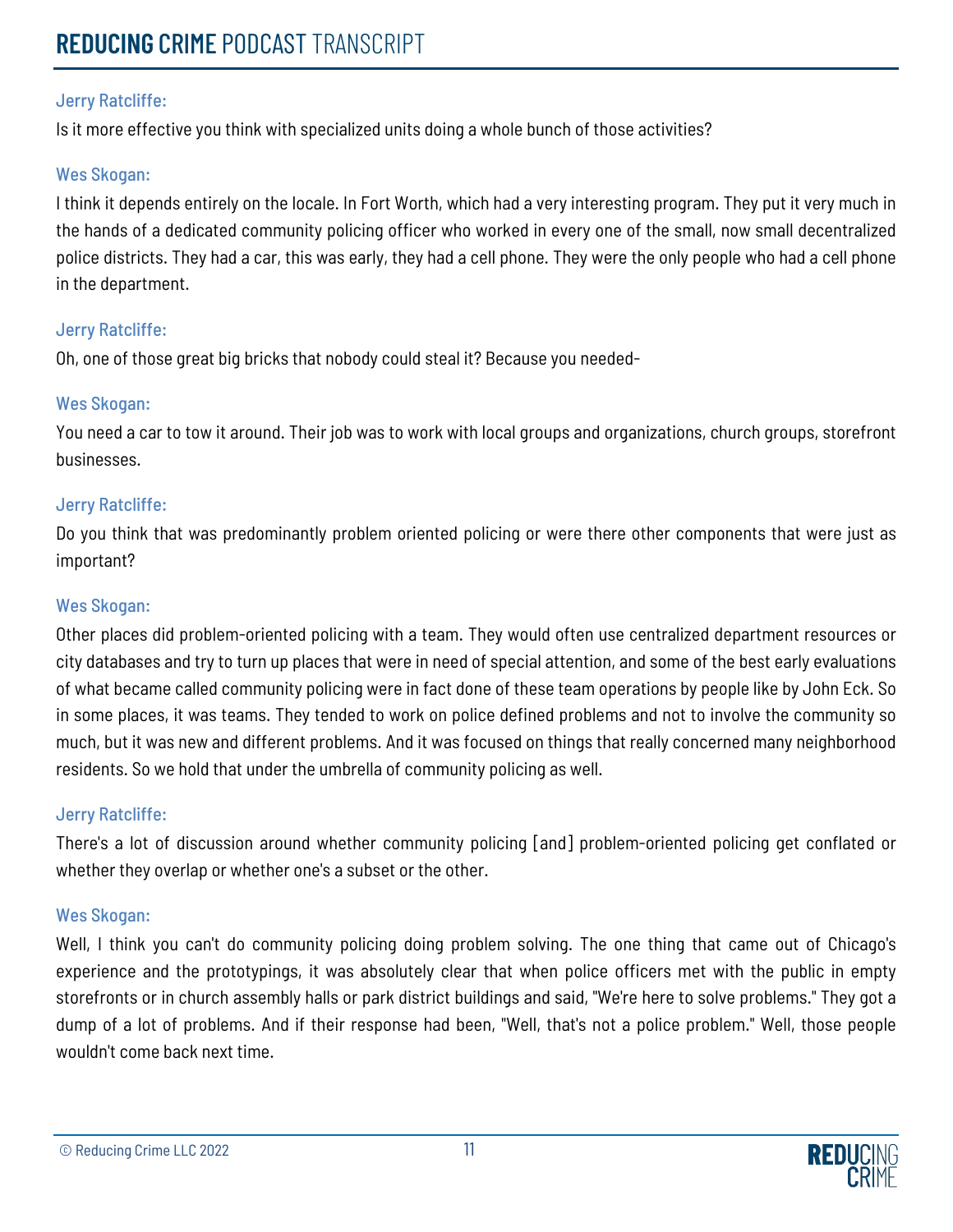There's a lot of discussion right now about contracting the police role. But if you think about that period of time, that's actually an expansion of the role of police into areas that have very little to do with crime. It's very much disorder in neighborhood, day to day neighborhood crap for want of a technical term.

## Wes Skogan:

It's exactly the case. In my book, I call it the expansion of the police mandate. In Chicago it was helped because the mayor hooked community policing to city services. So one of the reasons to come to a beat meeting was they had a pile of forms and an officer in the back. And if you had a problem, you fill out a form. And every night the districts faxed the forms downtown, where they were distributed to the appropriate city agencies by a team in City Hall who then kept track to make sure that they got reacted to. So the expansion of the mandate came with an expansion of resources and it came with an expansion of expertise. Chicago coppers couldn't solve few problems as rats in the alley, but there were certainly agencies that could solve the rats in the alley problem. It just had to get immobilize. One of the geniuses of Mayor Daley's contribution to the program was to link it to city service.

## Jerry Ratcliffe:

Doesn't that put the evaluation of community policing in the hands of these other agencies? In other words, people are going to assess the success of community policing. Because I came to the neighborhood copper, I filled out the form, but if these other city services don't step up, I'm going to judge policing on the strength of that, not the people who deal with the rats and the refuse.

## Wes Skogan:

That's exactly right. And I remember being at a big meeting of sergeants where it was announced that the Department of Streets and Sanitation was going to be responding to these request forms.

## Jerry Ratcliffe:

As they laughed at? Yeah.

## Wes Skogan:

The sergeants laughed. The sergeants laughed. They didn't believe this was going to happen, but they didn't understand the attention to detail and the powers of the mayor of Chicago who was deeply committed to this. I'd say that one of the big reasons that community policing was a success for a long time in Chicago was not the police department's program, it was the city's program and had the attention of all the city agencies and the top city managers and increasingly the city council because it was so darn popular with the public, where hundreds of people were turning out every night for meetings all over the city, made the alderman a little nervous until they figured out that they could get involved. So pretty soon, the alderman were sending staff members to the beat meetings and they would stand up and make comments about what the alderman was doing about these problems.

## Jerry Ratcliffe:

Did all of this surprise you?

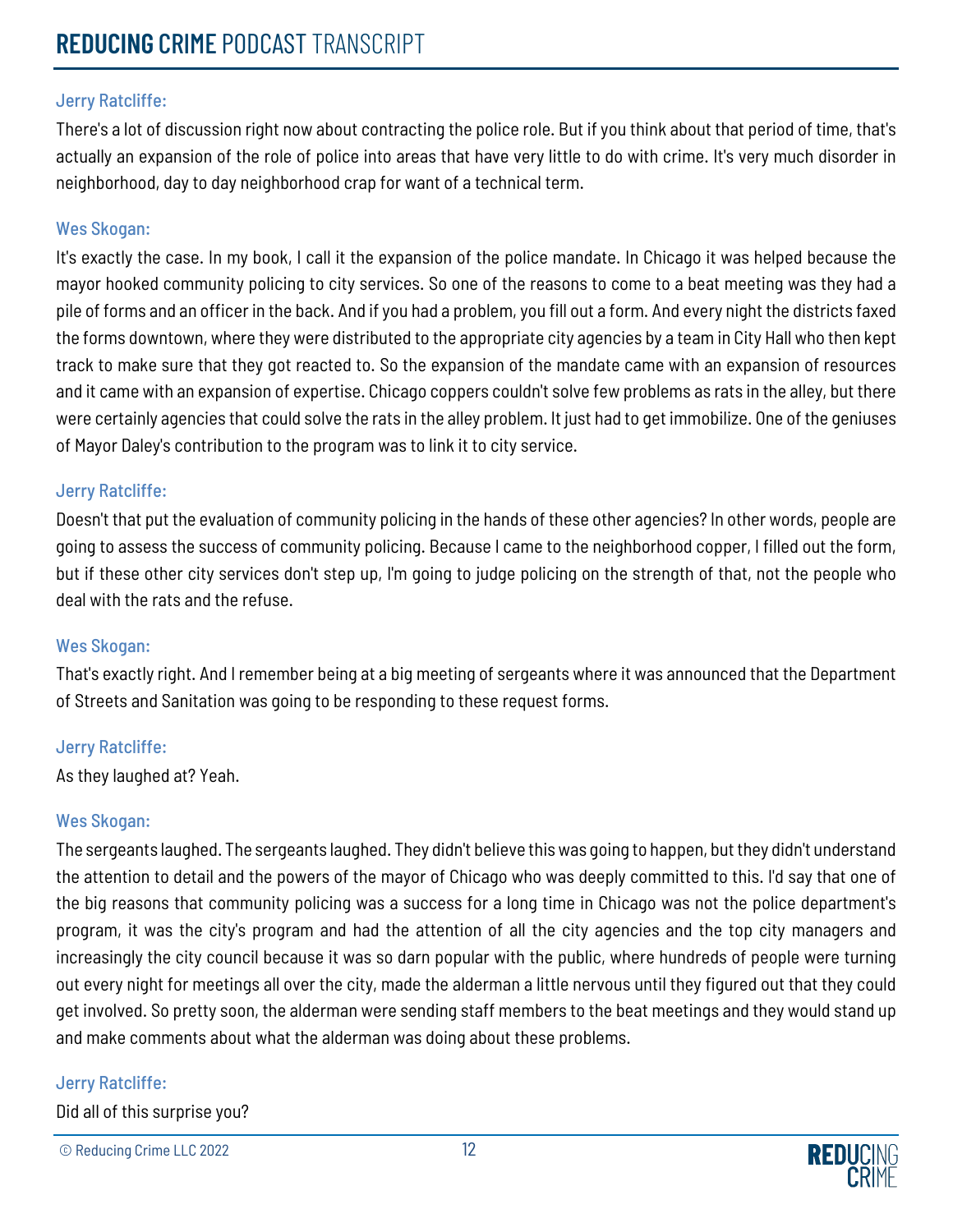The successful linking of the program to city services was an enormous surprise.

## Jerry Ratcliffe:

This is not how I imagined Chicago working.

## Wes Skogan:

It was not in any of the blueprints for community policing that were floating around.

## Jerry Ratcliffe:

If community policing is kind of whatever you want it to be in your place, it becomes harder to actually articulate what community policing is then?

## Wes Skogan:

Oh, sure. If you see community policing as a check box of activities, that's not a good way to think about it. You need to think about it as a few kind of strategic feature, but how these things play themselves out will differ from place to place.

## Jerry Ratcliffe:

But I've often wondered if this lack of clarity around what the blueprint for community policing is, has been one of the most difficult things to sort of really latch a measure of success onto it. So I think about CompStat for a moment, regardless of the pros or cons of CompStat, it's really clear what CompStat is. And community policing is much more the sort of amorphous, less clearly specified kind of series of general principles that you want to adhere to but then you tweak it considerably for your location.

## Wes Skogan:

That's right, because in the end, it's about officers and members of the community doing face to face stuff. And how that's going to work is just going to vary by resources, the layout of the city, whether it's a walking or driving place, the demographic composition of in different neighborhoods, different styles of working with the police will become apparent. So for example, African Americans who came to the beat meetings in Chicago were much more positive about the police than were their neighbors. Whereas, whites who came to community policing meetings in Chicago were much more skeptical than their neighbors about the police.

## Jerry Ratcliffe:

I suspect that's still the case to this day, that notion of public perception of the police is also work that you've done, the ratio of, once you have a negative contact with the police, how many positive contacts you have to do to essentially reset the clock on that one?

## Wes Skogan:

Yes. That's indeed the case.

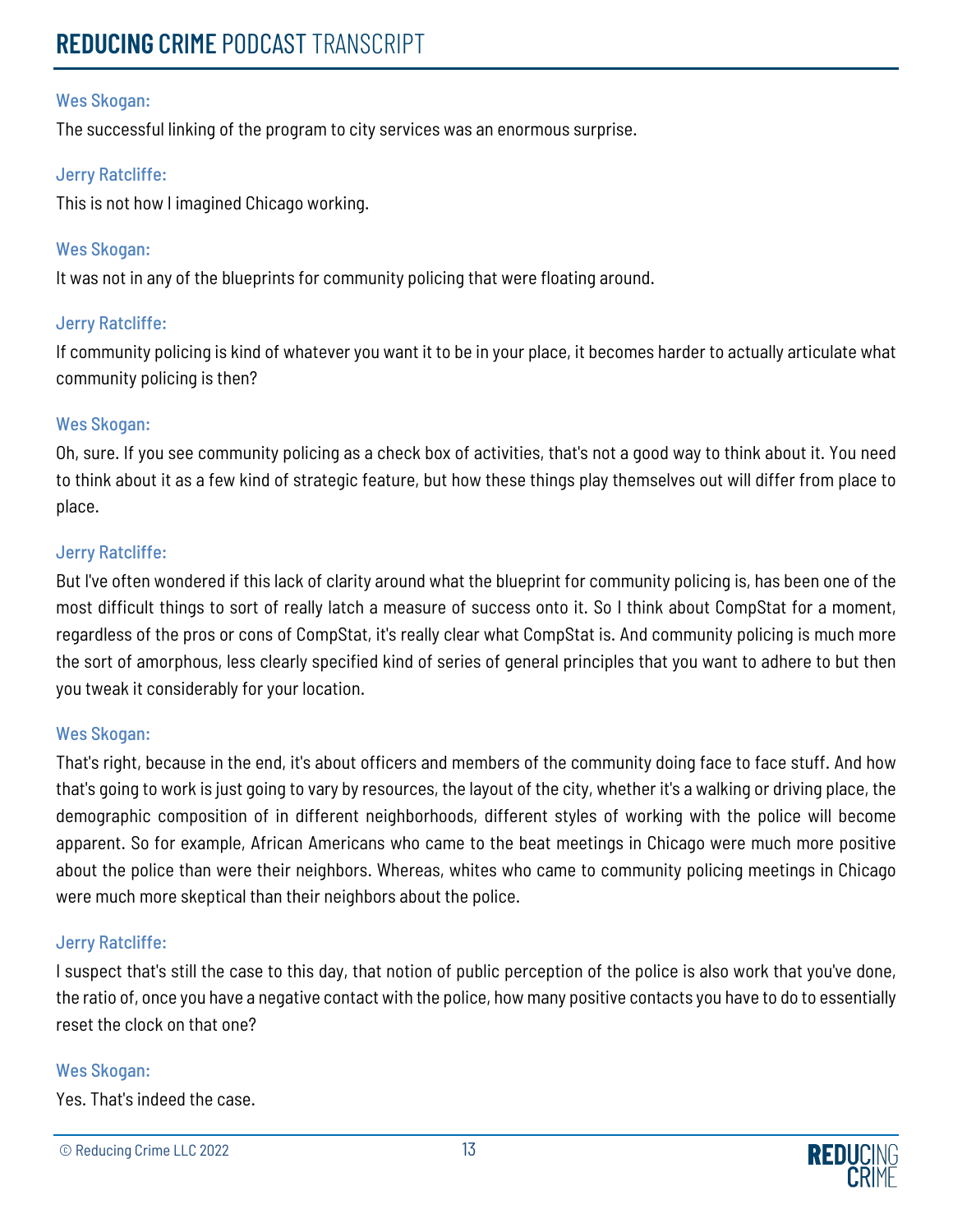It feels like the cards are stacked against policing in that regard.

## Wes Skogan:

Right. Well, I wrote an article on the impact of having an experience with the police on people's attitudes. I quoted the second police chief in Chicago that I worked with for a long time, Terry Hillard and his quote was something to the line of, "It takes 10 positive contacts with the police to overcome the bad effects of one negative contact." Terry was not a data analyst guy, but turns out he was not wrong terms of his numbers, depending on which places and which kind of context. It was often the case that the impact of having a bad encounter with the police vastly overshadowed any other experiences that you had or that other people around you had.

## Jerry Ratcliffe:

That's often the case. That's the worry because a lot of people's negative experience with the police is vicarious through people they have conversations with.

## Wes Skogan:

It's vicarious and they also linger. I remember once talking with an African American couple, an elderly couple after a community meeting, and they described to me this terrible experience that they had had with the police when they were sitting in their front stoop. And then their discussion became apparent to me that they were describing something that had happened more than 20 years ago. Still, when they had a chance to talk with somebody about it, that's what they talked about.

## Jerry Ratcliffe:

How do you deal with that if you're the police chief, how can you overcome that sense of you're paying a price for what somebody did... Some bullshit done by some asshole cop 20 years ago?

## Wes Skogan:

Well, probably not much you can do about 20 years ago, but one of the more recent discussions of policing reform, two things really, trying to fix the quality of the relationships between the police and the public when they do have occasion to meet. One way to work on that, is to have more of the kinds of contacts that are positive and community policing, that's what that's about. That's about standing in the back of a public meeting and talking to the sergeant about this landlord who can't control his building and people are air mailing their garbage out the back, and it's terrible. That can turn into a very positive contact. So loading up on positive police community contacts, which is what it's all about, is one solution to that problem.

## Wes Skogan:

Another is to try to train officers and how to better handle encounters with the public and the predominant model among academics these days is procedural justice, which is a theory about how the authorities can relate to the citizens in ways that produce positive outcomes. In my experience, every police chief in America has heard of

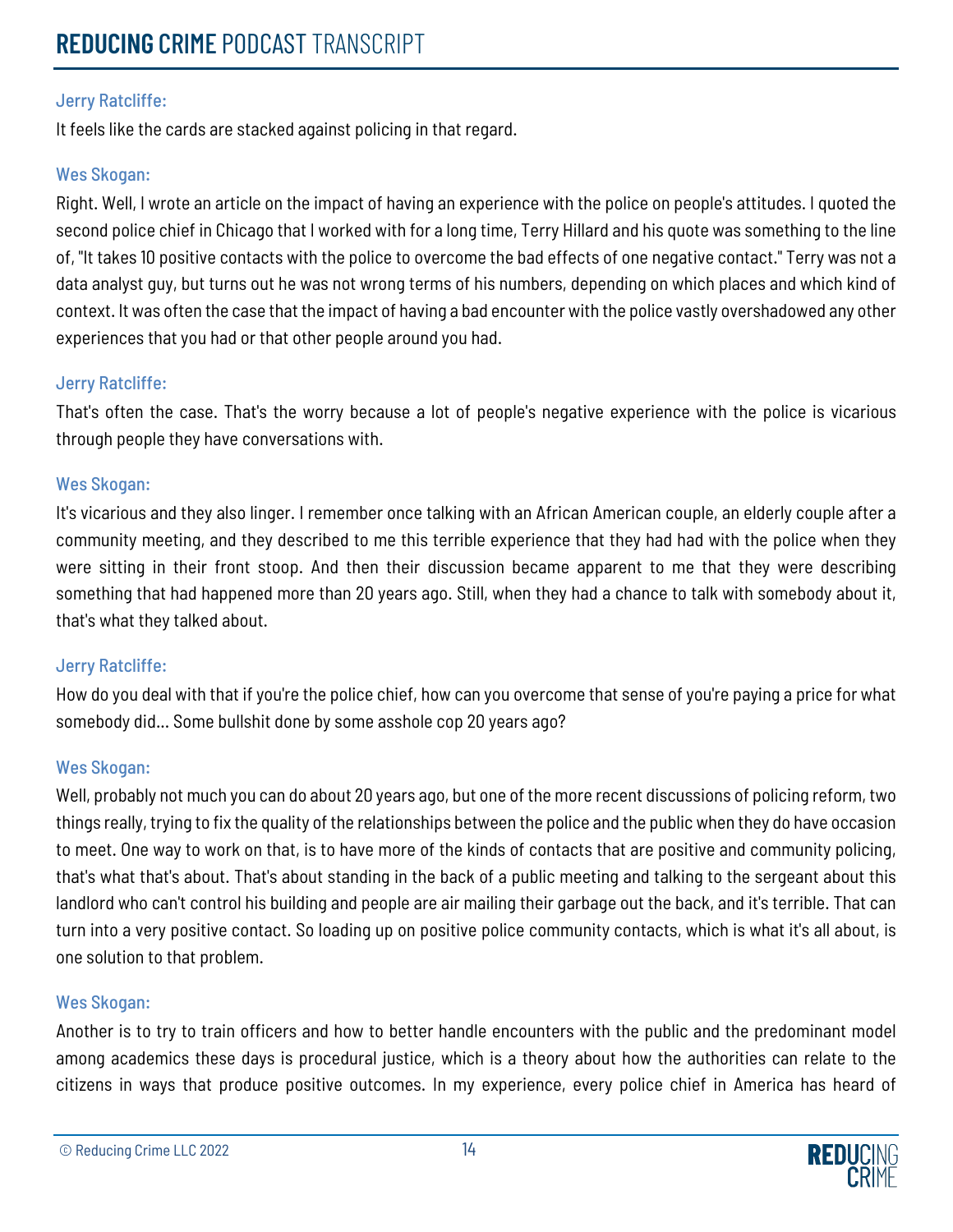procedural justice and pondered about what it is that they could do with the guys and girls who work with them, training and supervision are of course the two keys.

## Jerry Ratcliffe:

I mean, it's funny, you were talking about speaking to the sergeants, I think the sergeant is one of the most pivotal and important roles in policing, absolutely anywhere. Because they're the conduit between the message from the chief's office to the troops. But also they're the first line supervisors that really have so much influence over the people that are engaged in these public police contacts.

## Wes Skogan:

I believe that's exactly right. I mean, I remember the first time I asked to come to a meeting of the Sergeant's Union to tell them about community policing, they were sort of getting out of their own to try to get some views of it.

## Jerry Ratcliffe:

The union actually invited an academic to speak to them. This is unheard of!

## Wes Skogan:

I came to a big union meeting at a big union hall that had a bar on the back and I gave my little talk, but I started by making your point. I used the analogy of the automobile, that sergeants were the transmission. They've connected the motor to the wheels. If your transmission dropped out of the car, you weren't going anywhere. I agreed with them that they were the most important people in the organization when it came to it actually functioning. And they liked that message just fine. There was never a collision between the union and community policing in Chicago. The program was carefully crafted it to fit within the framework of the contract. Charles Ramsey was always a big supporter of police officers and having their days off and having a life. Early on, the leaders of the union thought this was another of these crazy things that management wants to do but this falls within management prerogative still later, because several members of the board of directors of the union got very interested in it. They had community policing committee of the FOP and they were showing up at national conferences. That was also quite extraordinary.

## Jerry Ratcliffe:

Yes, this is very un-FOP like behavior.

## Wes Skogan:

Well, those were the days when they had... One half of the end the FOP was his daughter, was a student of mine at Northwestern. And I mean, these were bread and butter contract guys. Culture wars, the police culture was alive and well but it wasn't a war and it wasn't a war on things that management was doing that was kind of working okay.

## Jerry Ratcliffe:

And they weren't dragging in outside politics outside of policing to taint everything? [crosstalk 00:26:59].

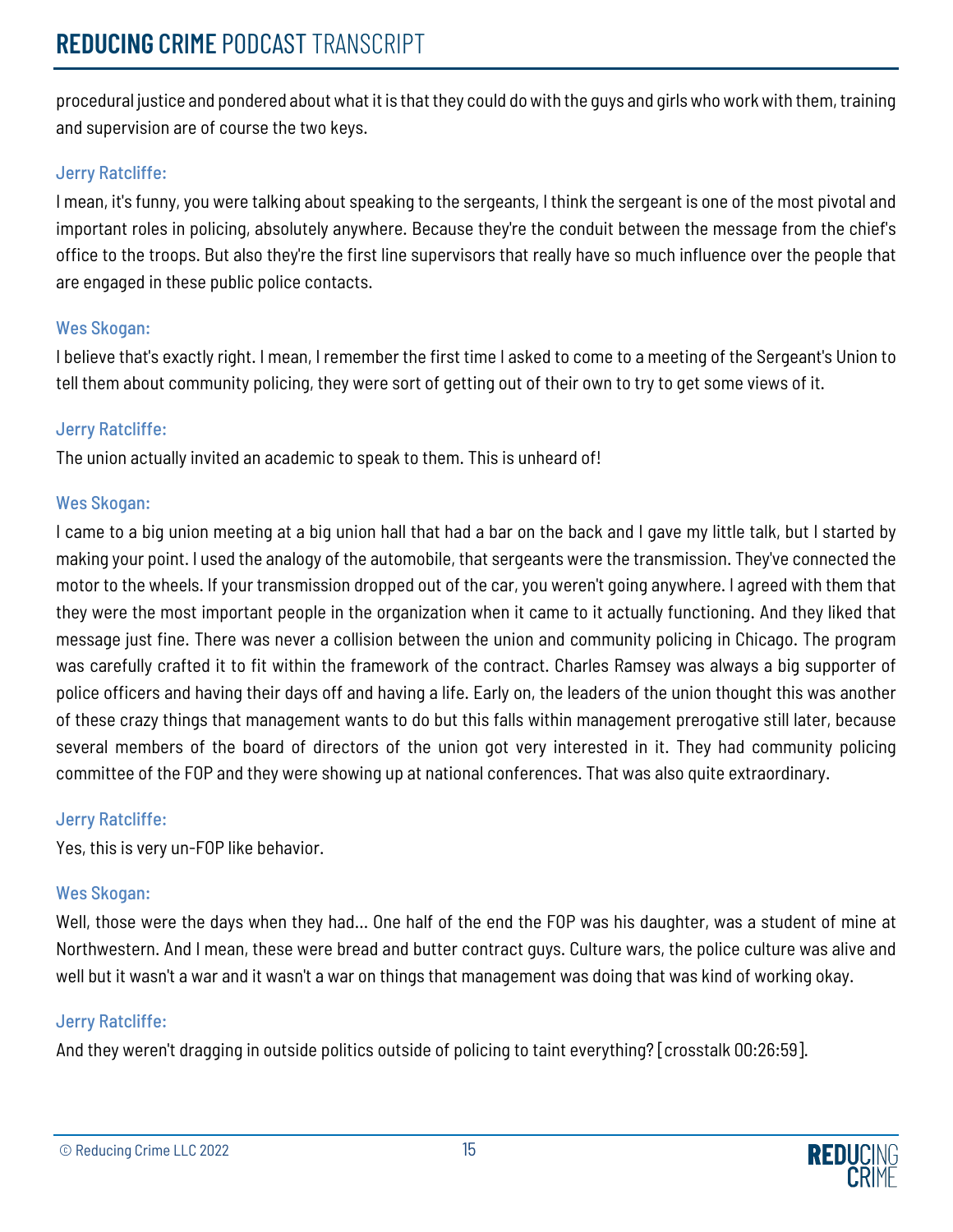There was no outside politics. The role for civilians was crafted as very supportive, and there weren't civilians telling them what to do except the mayor and they understood that. So it worked for them.

#### Jerry Ratcliffe:

Is it time for community policing to make a resurgence?

#### Wes Skogan:

Well, we live in an era now in 2021 where we have lots of problems in our agenda, but police legitimacy is a huge one. And community policing was always the way in which the city was going to build legitimacy, there's ways in which a combination of procedural justice and community-oriented activities that would load up more of these positive contacts are two of the principal vehicles that departments could try to use.

#### Jerry Ratcliffe:

Does it matter much that there's been some meta-analysis by Charlotte Gill and David Weisberg that found that the is very limited evidence that community policing is actually linked to measurable crime reduction?

#### Wes Skogan:

I never met a police chief who thought that's what they were doing. I think they knew that they were fulfilling, what I'm going to come to call in a good sense, the political agenda, that is they had restive populations. They had bad stuff happening and at the end of the 1980 and early 1990s, which was a peak time for crime in this country, there was lots of bad stuff happening and not having a resurgence of the riots that had shattered cities in earlier decades, and was about to do it again in Los Angeles with the Rodney King episode, that dealing with a restive public in a way that was meaningful was an important part of their job description.

## Jerry Ratcliffe:

It's not just all about reducing crime, even though that's a great name for a podcast?

## Wes Skogan:

Yeah. Right, right.

## Jerry Ratcliffe:

Your work since then, you are one of the first people to be looking at violence interrupters. How did you get into that?

Wes Skogan: Can I tell the truth?

## Jerry Ratcliffe:

Do it.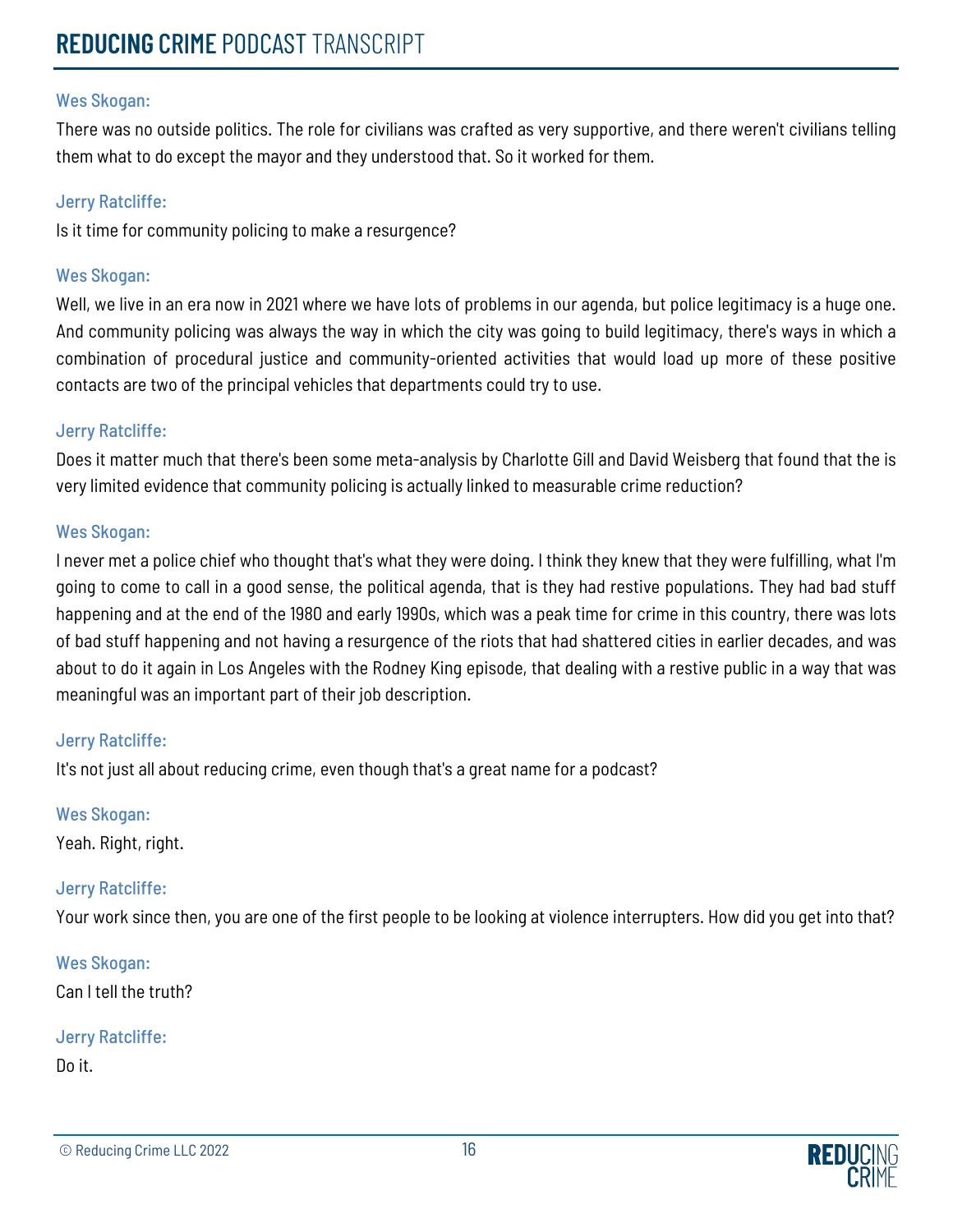Okay.

## Jerry Ratcliffe:

You heard it here folks.

## Wes Skogan:

The George Bush White House was looking for projects for the First Lady. So they gave a contract to somebody who we both know to find promising projects for the First Lady.

## Jerry Ratcliffe:

The Laura Bush Memorial, keep the First Lady occupied.

## Wes Skogan:

Something like that. But in any event, this person who was very cagey also had a view of what might be interesting and identified Chicago's, what was then called ceasefire as a promising project. And then because was a promising project, NIJ funded an evaluation, hoping for some quick results, which of course, in evaluation work you never get that would support enthusiasm from the First Lady. This is an untold story but time has passed.

## Jerry Ratcliffe:

And so how did that work out? Did you get to meet the First Lady?

## Wes Skogan:

Laura Bush indeed came to Chicago several times and appeared at things which was very helpful for the fundraising of Ceasefire Chicago and got them in the media and on television. I was really interested in this because it was a nonpolice alternative, unlike other things called ceasefire that were happening around the country at that time, importantly, involved identifying bad guys and going out and arresting them.

## Jerry Ratcliffe:

We don't do that anymore.

## Wes Skogan:

They would reject that as a description of what they were doing, but that's what they were doing. This was a non-police alternative and I was really interested in what a serious non-criminal justice, non-law enforcement approach could accomplish.

## Jerry Ratcliffe:

And what did you find?

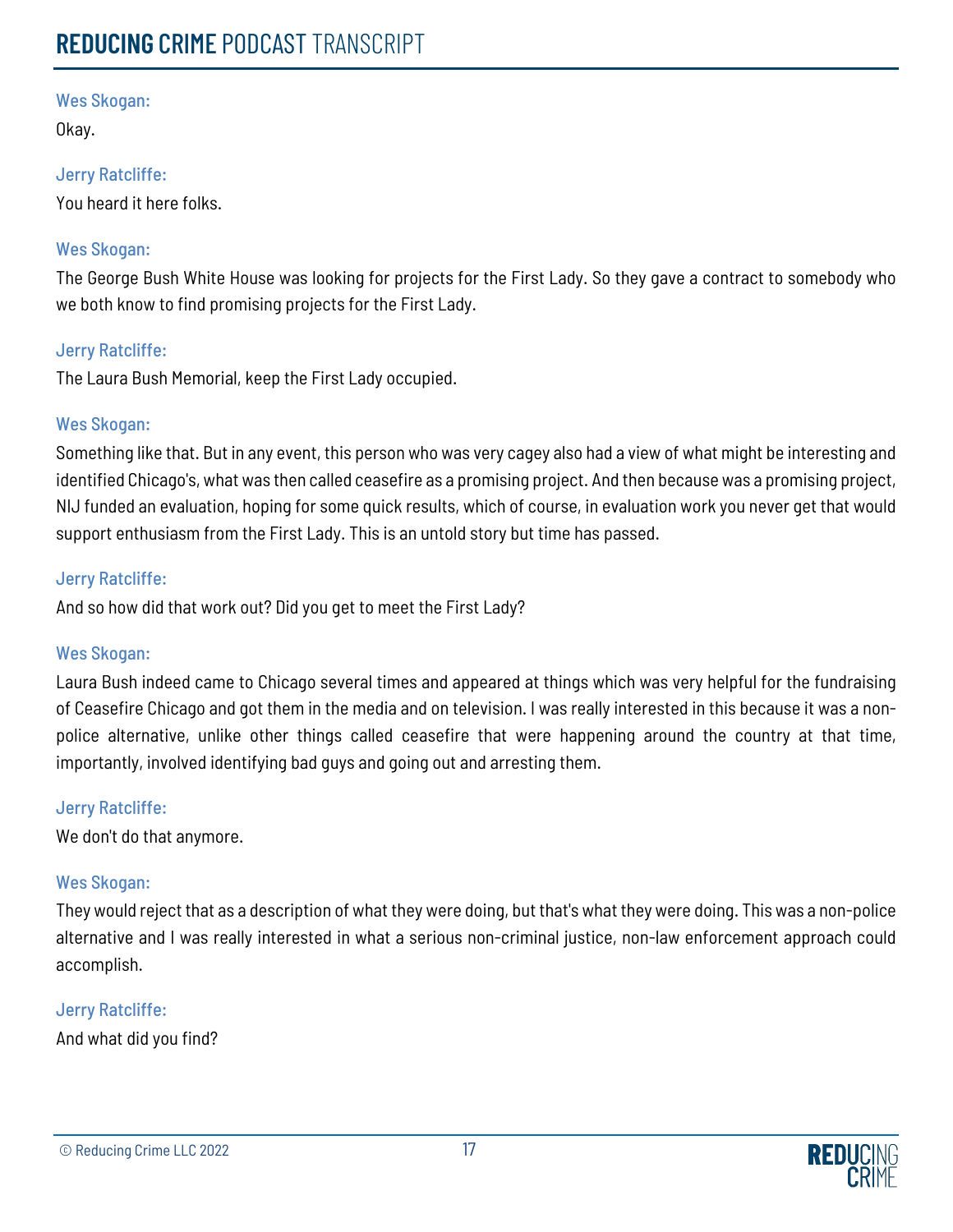The way the Chicago program was structured, it was subcontracted to local organizations that ran it in their catchment areas. So each manifestation of Ceasefire Chicago took on some different features because it reflects the decentralization of the city's neighborhoods, depending on whether they were African American neighborhoods or Hispanic neighborhoods or even a gentrifying neighborhood.

## Jerry Ratcliffe:

Well, that can help with an evaluation because you get to see different iterations.

## Wes Skogan:

Absolutely. It didn't help with the evaluation, but what it meant was in fact, we actually didn't evaluate a program, we evaluated 11 programs. Each of which you had a different constituency, a different clientele.

## Jerry Ratcliffe:

This is starting to sound like community policing all over again.

## Wes Skogan:

In a different catchment area. It's what happens when it's a really big city with a history of decentralization and of active community organizations who, if they didn't get a contract as a host, would make trouble. So having them as a host was better than having them on your bad side.

## Jerry Ratcliffe:

Think about the lessons that you learned from that. If you were designing a violence... Well, first of all, would you include a violence interrupter program as part of your city's violence reduction strategy?

## Wes Skogan:

If I was to form something that I thought could be effective, I would pick the ceasefire model of that period, which was a combination of street interrupters and case workers. The case workers themselves did very traditional street case work. In the 1950s, YMCA street workers were doing the case work in Chicago there, the responsibility was maintaining an inventory of 12 or 13, really high-risk young men and keeping after them on a whole broad front, including talking to the prosecutor, appearing before the judge, getting them into GED programs, getting them into the job readiness programs. Our survey of clients, which we did found that after their parent typically singular, the case worker was nominated as a single most important adult in their life.

So that was an important part of the program. The street interrupters got the media, the street interrupters were the ones who were in conflict with the police and made a lot of troubles on the ground, street interrupters were the ones who did interesting and flashy things. But it was the combination of the case work and the street interrupters. There was an events orientation and people orientation and they worked in combination.

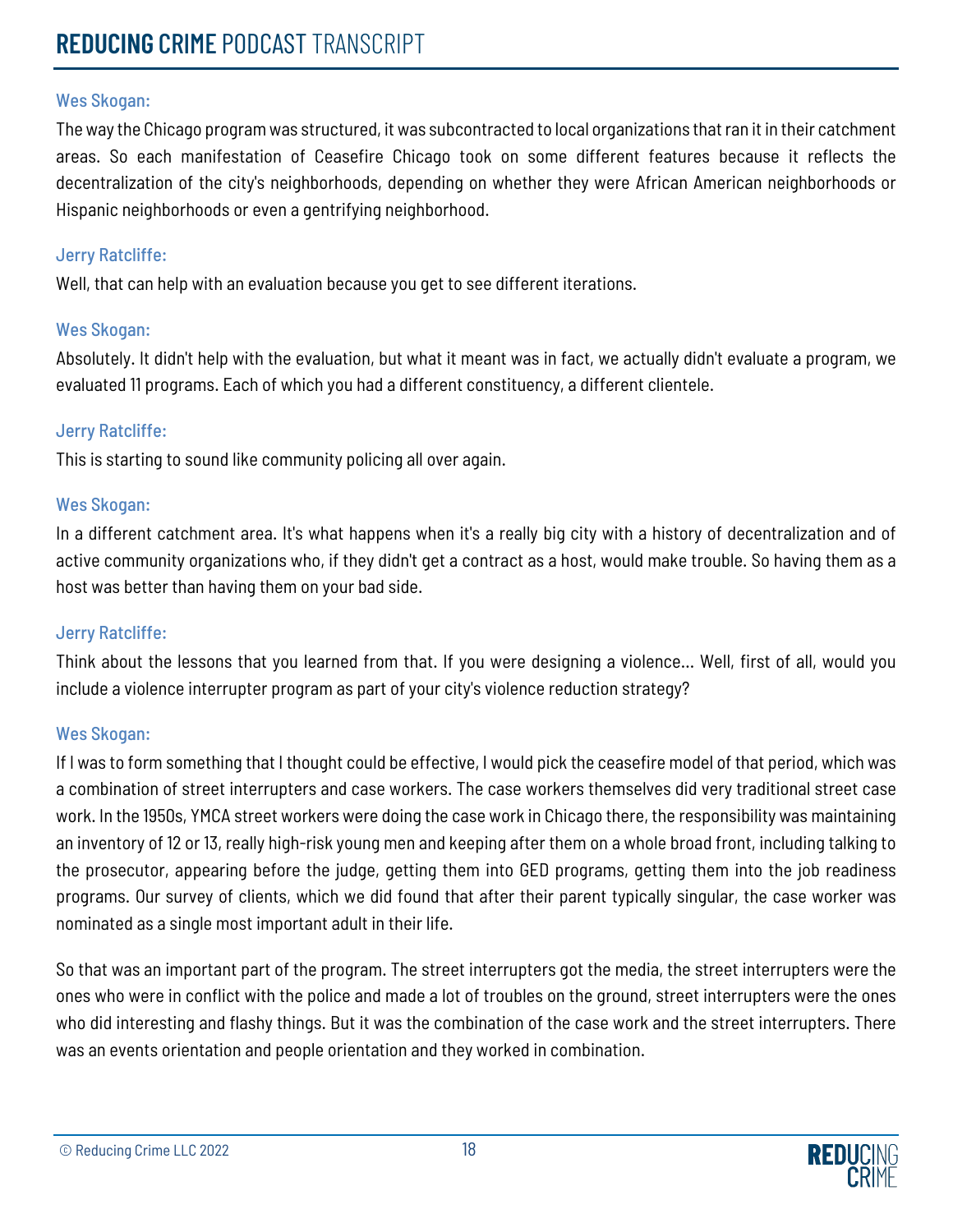I've heard some of the things from people I know who work with violence interrupters in Philadelphia. So there's only a narrow set of people that they can work with. There are some people that just a wee bit too crazy for them to work with, but for that group that they can work with, they can help to manage some of the disputes but a whole chunk of it is, "Can we get this guy job? Can we get this guy an education and a job which gets him out of this environment, where he's just going to be in these local neighborhood bullshit beefs."

## Wes Skogan:

That's exactly right. But if they're a street interrupter and their job is to work from 9:00 until 2:00 in the morning, their ability to visit with the prosecutor is limited. While the Chicago's violence interrupt were a wonderful, but rough and tumble group and I love them a lot, but they took a lot of management. The case workers often had... They were social workers, often informal training, or certainly in predisposition. So they had a different skillset. They knew how to deal with bureaucracies, which often violence interrupters came from a background where bureaucracies were one of problems and not a solution to their problems.

## Jerry Ratcliffe:

Yeah. I mean, they've spent most of their life working outside the kind of organized system of government where we can call it vaguely organized.

## Wes Skogan:

Unfortunately, what happened in Chicago was that the governor took a dislike to ceasefire. So he cut it out of the state budget. They immediately had to scramble to try to keep anything going and they chose to stick with the violence interrupters and the case work part of the project disappeared.

## Jerry Ratcliffe:

And it failed as a result of that?

## Wes Skogan:

My evaluation took place only during that wonderful period when there was both case work and violence interrupters working in tandem, all reporting to the same management people, with those who were concerned with finding and nurturing good staff monitoring both of them. The case workers were monitored from the headquarters to ensure that they actually were working with high-risk youth and not the sort of easy people that you can find who are cooperative and will show up for everything, that these were indeed kids who were troubled. And that was a manager that was managed to make sure that they did that.

## Jerry Ratcliffe:

You've got a new piece of work coming out, which is depressing around the collapse of community policing. And I think learning how things fail is important about learning how things succeed. What's the thesis there?

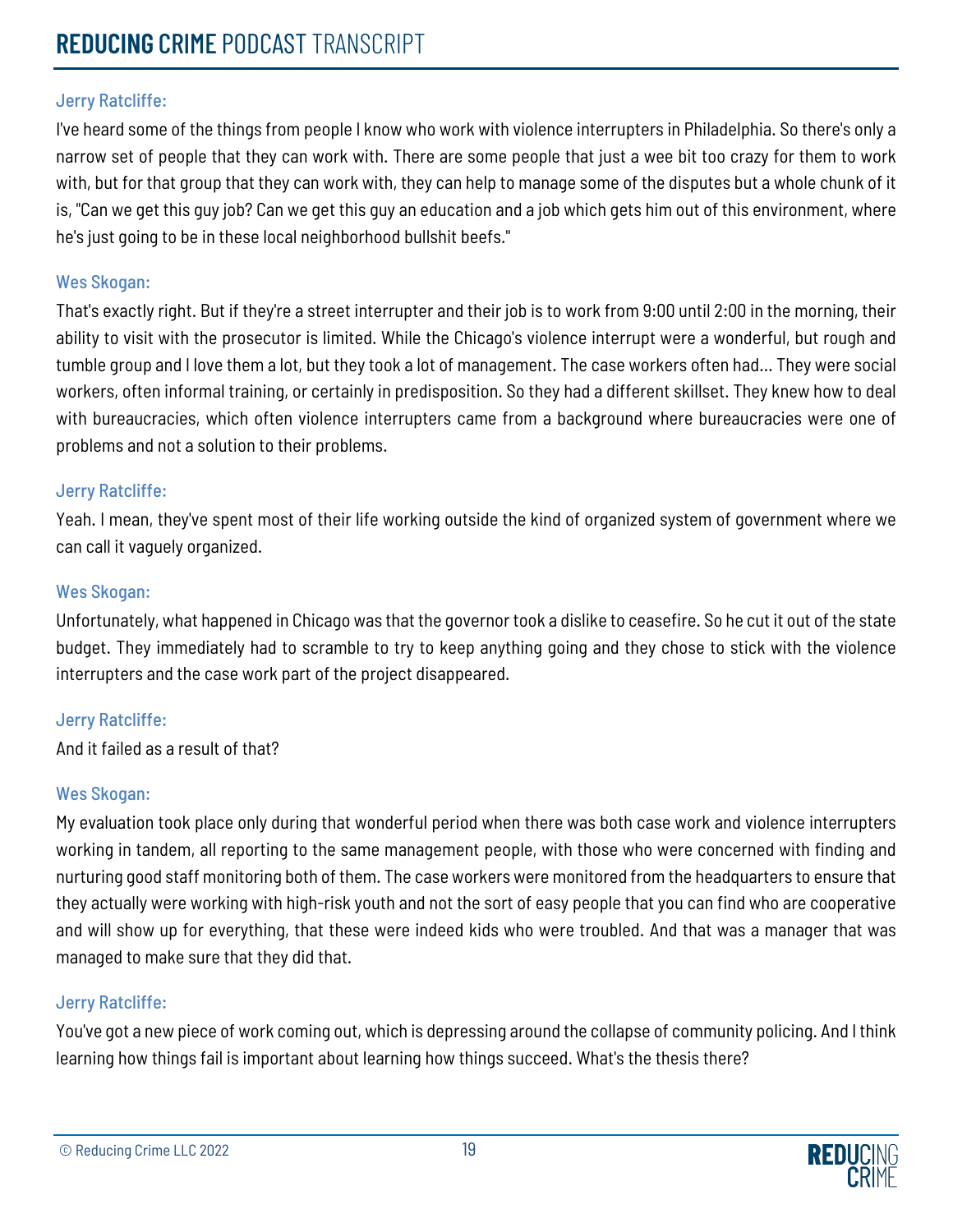Title of my article is Prospects for Reform? The Collapse of Community Policing in Chicago. I thought that a dash of cold water-

#### Jerry Ratcliffe:

That's what we need in policing now. A bit more depression, because everything's otherwise rosy. Yeah, great.

#### Wes Skogan:

I was asked to give a presentation on community policing to President Obama's task force on 21 Century Policing. And that had led me to call around and spend a lot of time on websites, trying to figure out what had been happening around the country. And it was clear that distinctive community policing programs had been largely disappearing from American cities. The agenda had moved on to other things.

#### Jerry Ratcliffe:

I can't say for sure I know what those other things are. Everybody seems a bit lost right now.

#### Wes Skogan:

Okay. Well, I'll tell you what they were in Chicago. The big effect of course, was the great recession which started to hit city finances in 2010, the result was retrenchment. All city agencies were cut, the police didn't have to take it personally, but because they were 40% of the municipal budget, they were hit hard. But what happened was retrenchment withdrew lots of the activities that had been taking place under the umbrella of community policing in Chicago, the beat meetings, the public meetings tended by police officers, giving feedback, hearing reports, the beat meetings largely disappeared. The CIO office disappeared from the budget, it was gone.

## Jerry Ratcliffe:

CIO?

## Wes Skogan:

CAPS Implementation Office. So the infrastructure, the offices, the Sergeant that used to be in charge of an appreciable number of officers in the district, staff of the community policing office, that disappeared.

## Jerry Ratcliffe:

So pretty much all collapsed?

## Wes Skogan:

So it pretty much... Structurally, it collapsed.

## Jerry Ratcliffe:

Well, they do say, don't they? If you want to know what an organization cares about look at their budget.

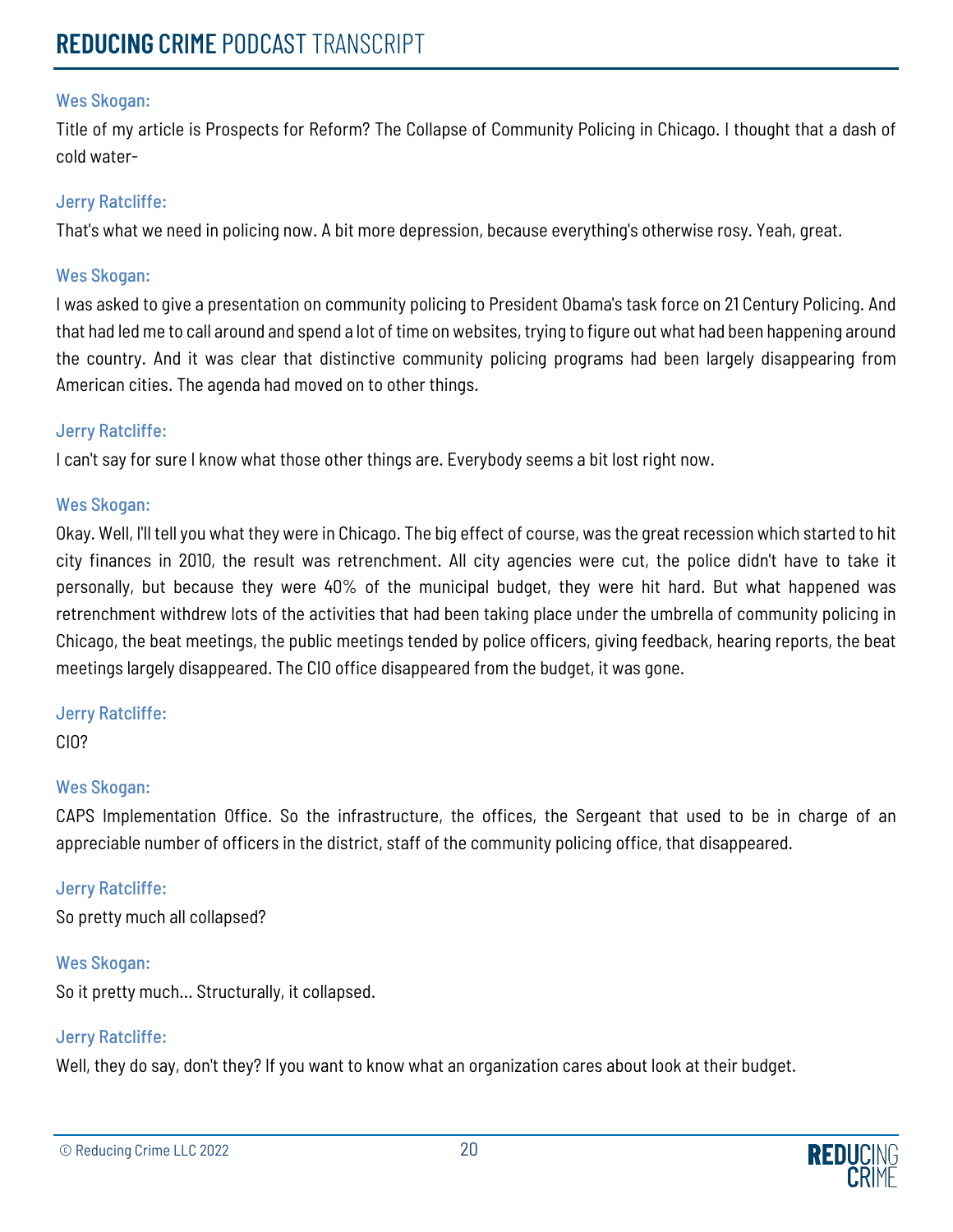Right. Well, I'm not going to poo-poo the fiscal crisis because it clobbered the city. It clobbered the city in desperate ways in many other aspects besides the police department. The second was that the mayor was getting tired. He's been in office since 1987, putting less into it. His energies were being distracted by other problems, including the fiscal crisis.

## Jerry Ratcliffe:

Well, I mean the mayor's not interested, that sends the signal too?

## Wes Skogan:

He sold one of our expressways that was owned by the city, the Skyway, there was also a change in police leadership as a result of a mini fear of crime scare, which was created by a local newspaper, the Chicago Tribune, which actually didn't exist. In fact, he had picked a new police chief from the ranks of the detectives, but he was not really interested and it faded into CompStat.

## Jerry Ratcliffe:

So you've seen the decline of community policing, it's 2021, we're in the post George Floyd murder world. And I think there's general agreement that many cities, Baltimore, Philadelphia and Chicago all have to rethink about re-engaging with community policing and police legitimacy. If you could recommend to people one or two things that they should focus on and concentrate on. Because there's so things, pieces to community policing, you could cherry pick all bits and pieces. But what are the core, couple of things that you think are the most important thing based on your experience?

## Wes Skogan:

Okay. I'm going to mention two things and that's face time and meaningful involvement. Face time, I've been going to these community conversations that we've been having as part of the Chicago's response to the consent decree and what you hear a time after time from everybody is they want to know Chicago police officers, and they want police officers to know them. They want to meet with them, they want to speak with them. They want be recognized by them, they want to have a personal contact.

## Jerry Ratcliffe:

Is that realistic with the kind of how many people are in a police district and how many cops are in that district?

## Wes Skogan:

Well, realistic, depends upon your resources and how you structure it. But you can do this through these public calling community conversations. Community conversations can be run at the district level and that's related to the second thing that they have now done, which is that every police district now creates a yearly plan, say a six-monthly plan approved and staffed by police headquarters. And this plan involves citizen involvement. September through November, every police district has had an initial community conversation where they have breakout groups. Now we're doing it on Zoom, but before the COVID, it was being done in person with lots of people coming, they would have

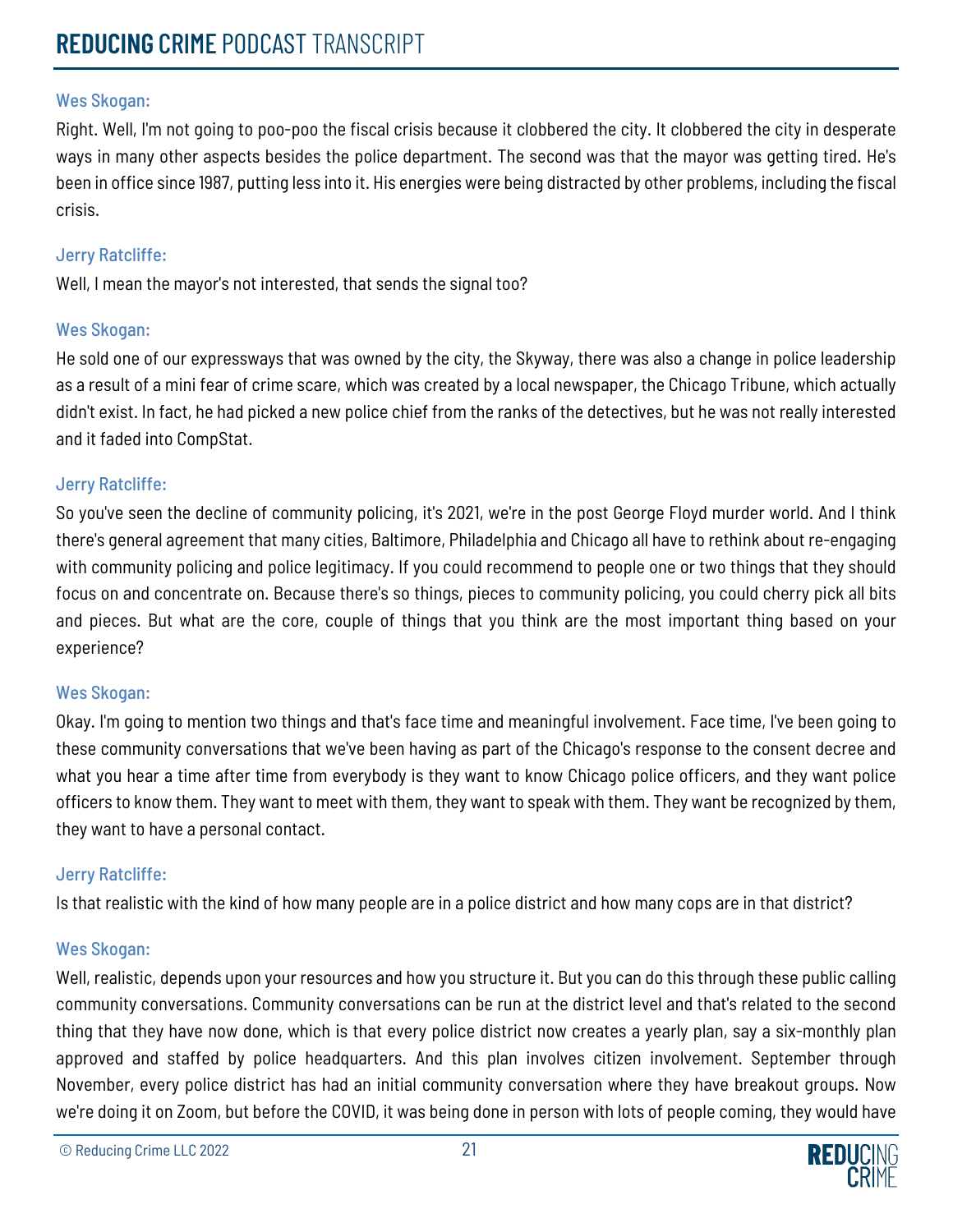# **REDUCING** CRIME PODCAST TRANSCRIPT

breakout groups to discuss particular problems. Often, the things that are of concern to their district and to come up with ideas and priorities and solutions. And then two months later, the district with its commander come back with a proposed plan. People discuss the elements of the plan and what they think about the district's plan and all this is in response to the Federal Consent Decree.

## Jerry Ratcliffe:

Those really are what a core program should always focus on those areas.

## Wes Skogan:

So turning people up for a discussion about what the priorities should be, and then coming back and hear about what the priorities are going to be and then getting reports on how it goes, has been the cities attempt to involve them in something meaningful. So it's involving the public in face time things in sort of meaningful discussion about priorities and specific named people who will be in charge of it. Everybody knows the name of the guy, right? Who's in charge of liquor stores that are selling to young people, that's his job.

## Jerry Ratcliffe:

You get that level of transparency and accountability? You got one person to say, "Hey, that was your job. What did you do with it?"

## Wes Skogan:

When you're at these community conversations, you sit around tables. The last one in the 12th district that was in person, there were about 20 tables. There was a police officer co-leading the meeting and there was another police officer who was taking notes sitting at the table, so it's meaningful conversation about resource allocation and priorities.

## Jerry Ratcliffe:

If I can remember you've got a birthday next month and you're going to be 79?

## Wes Skogan:

79, right.

## Jerry Ratcliffe:

And you've retired from academia just in the last year or two, but I don't get the sense that you're slowing down in any fashion whatsoever. So what's next for you?

## Wes Skogan:

Oh, I am slowing down because I've stopped doing the things did not want to do, which is always the best reason to retire.

## Jerry Ratcliffe:

There you go.

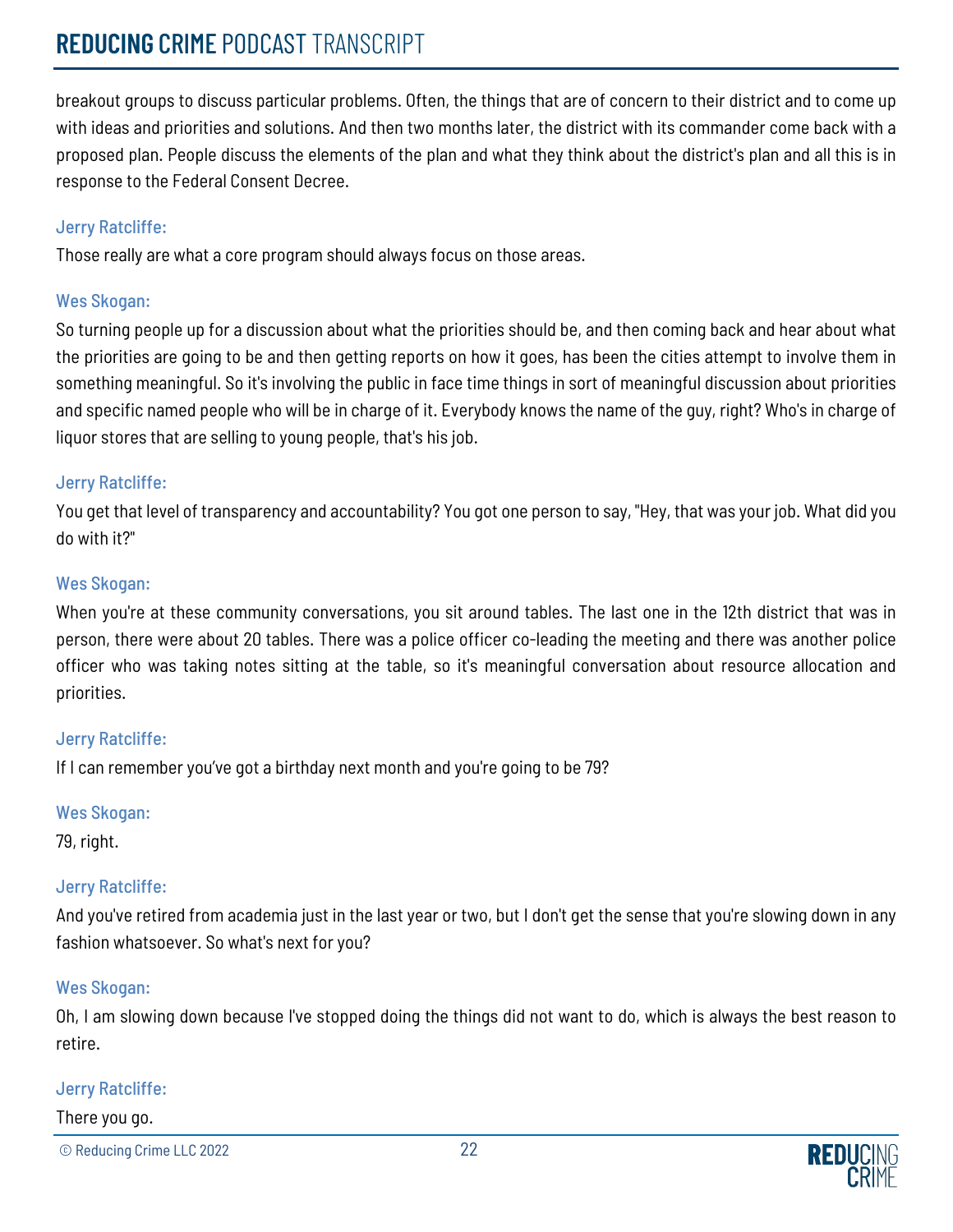So you can still do the things you do want to do and have a little time left over to have a life.

## Jerry Ratcliffe:

I've known some people who are retired, who say, they're way too busy to go back to work.

## Wes Skogan:

Right. And unfortunately the COVID has stolen most of this retirement so far.

## Jerry Ratcliffe:

And you have another book coming out soon?

## Wes Skogan:

I have a book that just came out, Policing in France, was co-edited with Jacques de Maillard and he's a policing specialist and it's appeared in English from Rutledge and it's appearing from Sciences Po Press in French this next February.

## Jerry Ratcliffe:

And I'm assuming that to write this, you had to go over and collaborate and-

## Wes Skogan:

There were a great deal of collaboration-

## Jerry Ratcliffe:

Oh, that was so good of you.

## Wes Skogan:

... was called for. And then during COVID times, when I was sitting at home in my sweatpants, like large numbers of Americans-

## Jerry Ratcliffe:

But a lot of people were not even wearing pants, but that's-

## Wes Skogan:

Oh, yes.

## Jerry Ratcliffe:

You can do a Zoom meeting from the chest up.